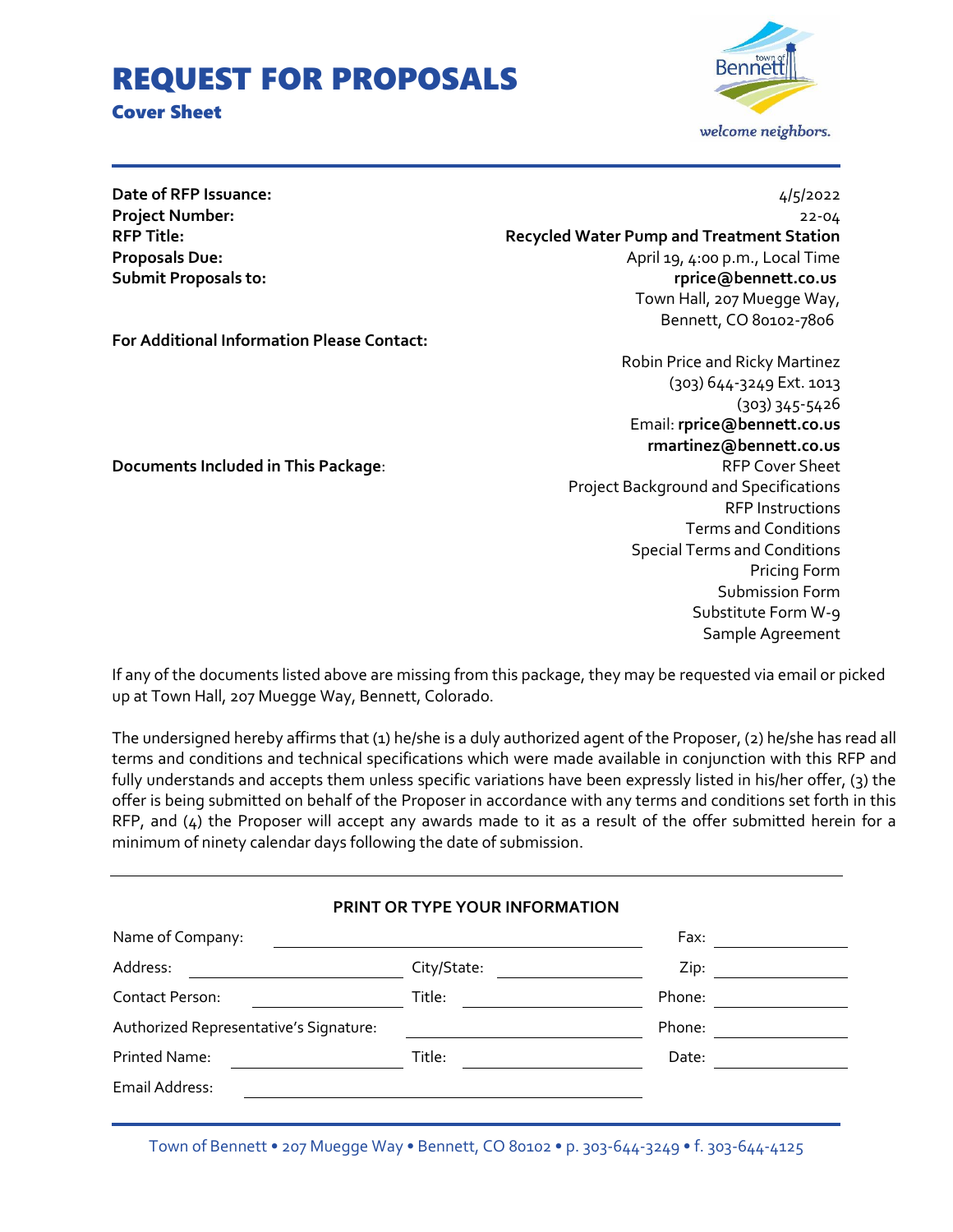# PROJECT BACKGROUND AND SPECIFICATIONS

# **I BACKGROUND**

The Town of Bennett ("Town") desires to solicit proposals from interested firms or persons to provide a CMAR contract with a Guaranteed Maximum Price for the **Recycled Water Pump and Treatment Station**. This document sets forth general information and requirements for persons and firms ("Proposers") interested in submitting "Proposals" in response to this Request for Proposals ("RFP").

# **II PROJECT DESCRIPTION**

The Town of Bennett has received a DOLA Grant to implement a recycled water system to deliver recycled water for irrigation use at key Town Parks. The first phase of the Recycled Water Storage and a pumping station for recycled water fill stations at the Town's Wastewater Reclamation Facility had been completed. The construction and commission of the first phase was completed in December of 2020. Phase I enabled the Town to use Category 1 treated effluent for construction water uses by providing truck fill stations at the Town WWRF. Phase I work included lining the former treatment lagoon and conversion to a recycled water storage pond. The yard piping to divert treated effluent from the WWRF to the newly lined storage pond and a recycled water pumping station consisting of a concrete manhole (wet well) and submersible pumping system pump, piping, valves, controls, electrical, and two automated and metered construction water truck fill stations and one mobile fill station were also completed with Phase I.

After the first Phase was completed The Town hired MSK consulting to provide 60% Drawings for Phase 2 Recycled Water Pump Station.

The Town is now ready to receive proposals for the second phase of the Recycled Water Pump Station. This phase includes installation of a recycled water pumping and treatment station at the Town's WWRF (for distribution).

# Phase II:

The proposed Phase II Recycled Water Project will expand and enhance the Phase I project to enable the Town to deliver Category 2 recycled water to additional Town users besides construction users, and specifically irrigation users, with system framework provided. Additional users of recycled water include Town-owned parks and other irrigated community spaces as future users. Recycled water will be delivered to these sites using the planned purple pipe distribution system.

Phase II is expected to include the following improvements provided by the plans dated 3/28/2022 by MSK Consulting LLC:

- 1. A pump house and treatment system housing building
- 2. Additions or modifications to the Phase I wet well as needed
- 3. Relocation and addition or upgrade to the electrical service and associated equipment for the current pump station site into the new treatment building.
- 4. All necessary system controls, instrumentation and equipment.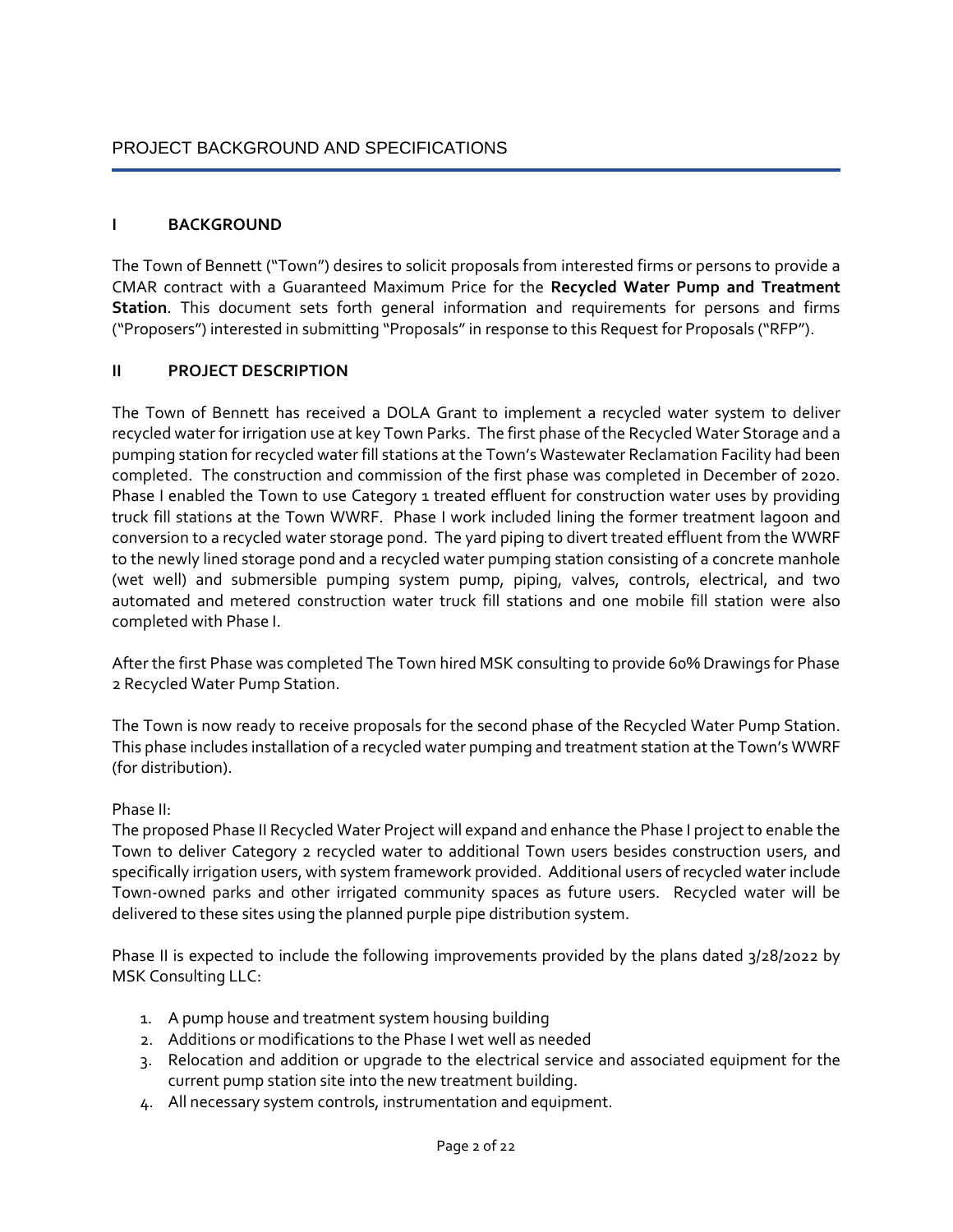5. All necessary and related system valves, piping, and flow metering.

Construction of the Phase II project is expected to be conducted using a Construction-Manager-at-Risk (CMAR) delivery model with a Guaranteed Maximum Price, with physical substantial completion time line goal of June 30, 2022.

# **III SCOPE OF WORK**

- 1. Scope of work should be bid according to MSK Consulting, LLC plans Phase 2 Recycled Water Pump Station dated March 28, 2022. Review Sheets 1-27.
- 2. Contractor to remove the existing buried Taya Pilot System. This includes removal of all components and soil backfilling with suitable material (See Geotech report and structural drawings for depth and replacement of soil specification). The footprint of excavated and replaced material shall extend to the proposed pump station's foundation. All associated cabinets, conduit, wiring and miscellaneous parts shall also be removed. All removed items shall be disposed of offsite.
- 3. Current dimensions of the building on the plan are 37'2" X 16' 11". Addendum will follow to be bid as 38'X18' proposed building size.
- 4. Roof pitch may be subject to change to match existing WWRF buildings on site.
- 5. Contractor to confirm existing wet well supply lines and alignment.

# **IV PROJECT SCHEDULE**

Anticipated milestones for the Project are as follows:

April 5, 2022 **Issue Request for Proposal** April 19, 2022 Proposal Submittal Deadline April 20, 2022 **Bid Opening** April 27, 2022 Award Notification April 28, 2022 **Award Contract Award Contract Award Contract** June 30, 2022 Completed Phase II

# **RFP INSTRUCTIONS**

# **I QUESTIONS ABOUT RFP**

All technical inquiries regarding this RFP shall be made in writing to **Dave Takeda [\(dave@mskwater.com\)](mailto:dave@mskwater.com)** no later than five (5) days before Proposals are due. Non-technical inquiries may be directed to Robin Price [\(rprice@bennett.co.us\)](mailto:rprice@bennett.co.us) and Ricky Martinez [\(rmartinez@bennett.co.us\)](mailto:rmartinez@bennett.co.us).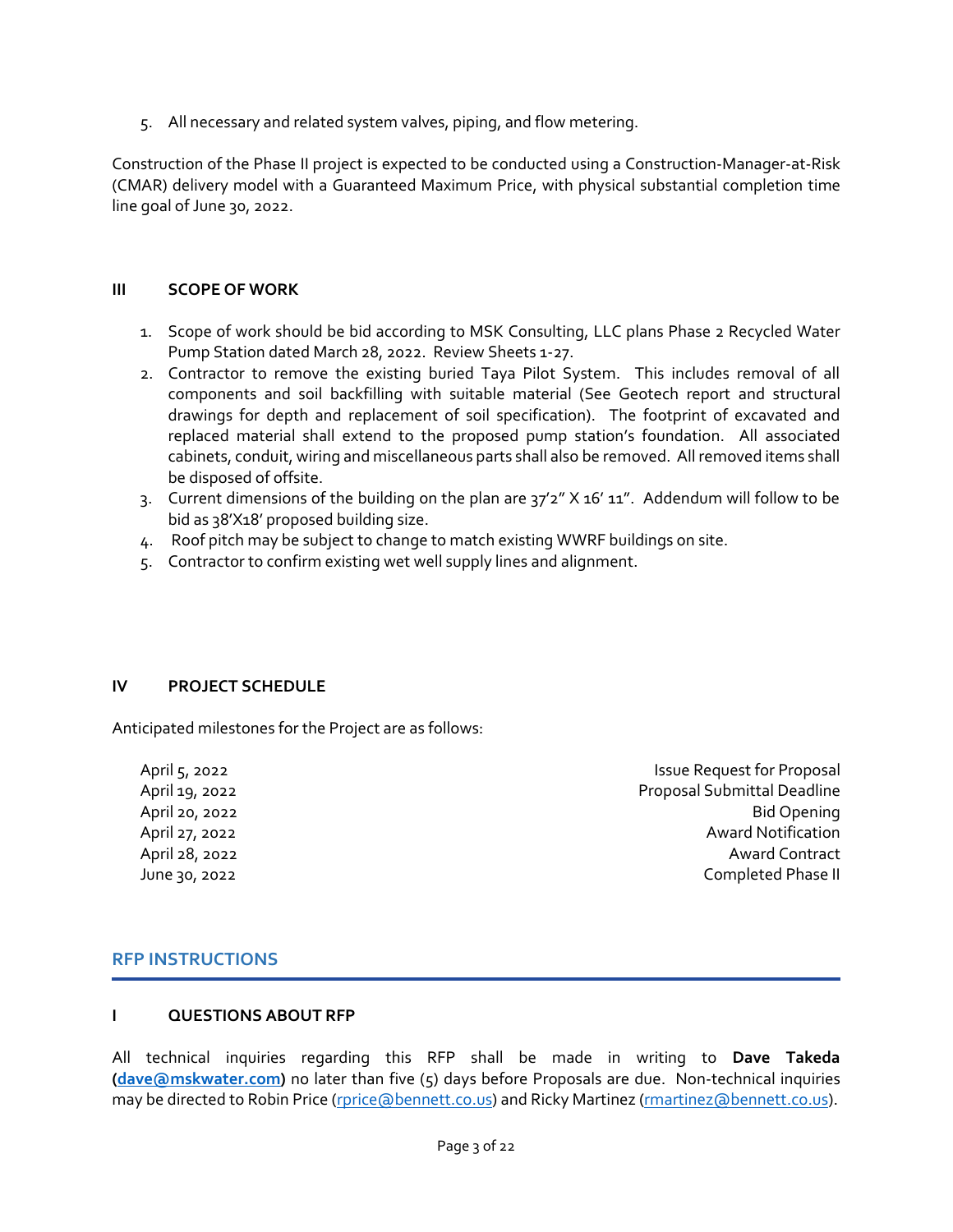# **II AMENDMENTS TO RFP**

The Town reserves the right to amend this RFP by an addendum at any time prior to the date set for receipt of Proposals. Addenda or amendments will be posted on the Town's website as soon as available and shall be the responsibility of the Proposer to obtain all addenda. If revisions are of such a magnitude to warrant, in the Town's opinion, the postponement of the date for receipt of Proposals, an addendum will be issued announcing the new date.

# **III CONTENTS OF PROPOSAL**

The Proposal shall contain, at a minimum, the following information:

- 1. Statements of Qualifications including:
	- i. General firm information including length of time in business
	- ii. Resumes of key project personnel and percent of team that is local
	- iii. Location of key project personnel and availability
- 2. Proposed Project team including Project Manager and proposed subcontractors (if any). Include information on subcontractors, including subcontractor personnel who will be working on the project and their specific roles.
- 3. Approach to completing the Project, including addressing the elements of the Scope of Services contained within this RFP, and any additional anticipated issues and proposed strategies for addressing the issues based on additional insight, capabilities or perspectives of the Proposer.
- 4. Project descriptions and references from at least three projects with similar size, type, and scope. These projects should demonstrate the experience of the project team and should have been completed during the past five years. The descriptions should include whether the project was completed on time and within budget per the original schedule and budget; any discrepancies should be explained.
- 5. Proposed schedule to complete the Project.
- 6. Detailed fee schedule tied to the Scope of Services, innclidng a "Not to Exceed" contract amount and hourly rates of key personnel.
- 7. Signed copy of the cover page of this RFP (page 1 of this RFP)
- 8. Completed Pricing Form (form attached)
- 9. Completed Submission Form (form attached)
- 10. Completed Sample W-9 (form attached)
- 11. List any requested deviations from the attached Sample Agreement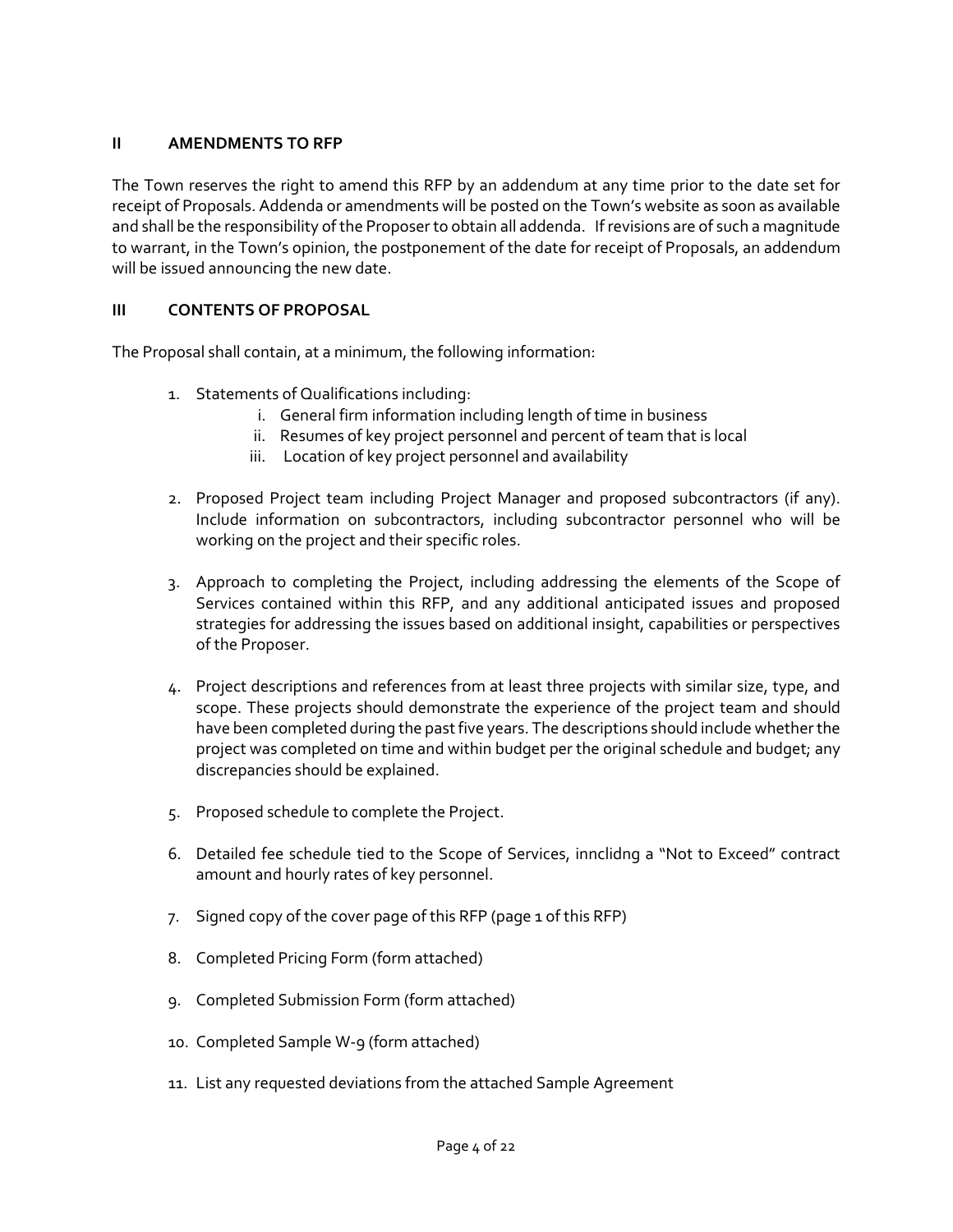# **IV INSTRUCTIONS FOR SUBMITTING PROPOSAL**

One (1) copy of the Proposal shall be submitted via email, hand-delivery or mail to:

Town of Bennett Attn: **Robin Price** Town Hall 207 Muegge Way Bennett, CO 80102-7806 Email: **rprice@bennett.co.us**

Hand-delivered or mailed Proposals shall be submitted in a sealed envelope and clearly marked with the title of the RFP.

For emailed Proposals, include the RFP title in the subject line. **Please note that email responses are limited to a maximum of 8 MB capacity. It is the sole responsibility of the Proposer to ensure their Proposal is received before the Proposal deadline. The Town does not accept responsibility under any circumstance for delayed or failed email or mail submittals.**

Proposals received after the Proposal deadline shall be considered non-responsive.

# **V MODIFICATIONS TO OR WITHDRAWAL OF PROPOSALS.**

Proposals may only be modified in the form of a written notice on company letterhead and must be received prior to the Proposal deadline.

Proposals may be withdrawn prior to Proposal deadline. Such requests must be made in writing on company letterhead. Proposals may not be withdrawn after the Proposal deadline for a period of ninety (90) calendar days. If a Proposal is withdrawn during this ninety-day period, the Town may, at its option, choose not to accept any Proposal from the Proposer for a six-month period following the withdrawal.

# **VI EVALUATION CRITERIA**

Proposals shall be reviewed and evaluated by Town staff and/or consultants who may request additional information from Proposers or request interviews with one of more Proposers. Final evaluation and selection may be based on, but not limited to any of the following:

- 1. Qualifications of the Proposer
- 2. Reference checks
- 3. Total cost or proposed pricing
- 4. Ability of the Proposer to provide quality and timely services and products

# **VII ANTICIPATED SCHEDULE**

The following activities and dates are just a tentative outline of the process to be used by the Town.

| April 5, 2022  | Issue Request for Proposal         |
|----------------|------------------------------------|
| April 19, 2022 | <b>Proposal Submittal Deadline</b> |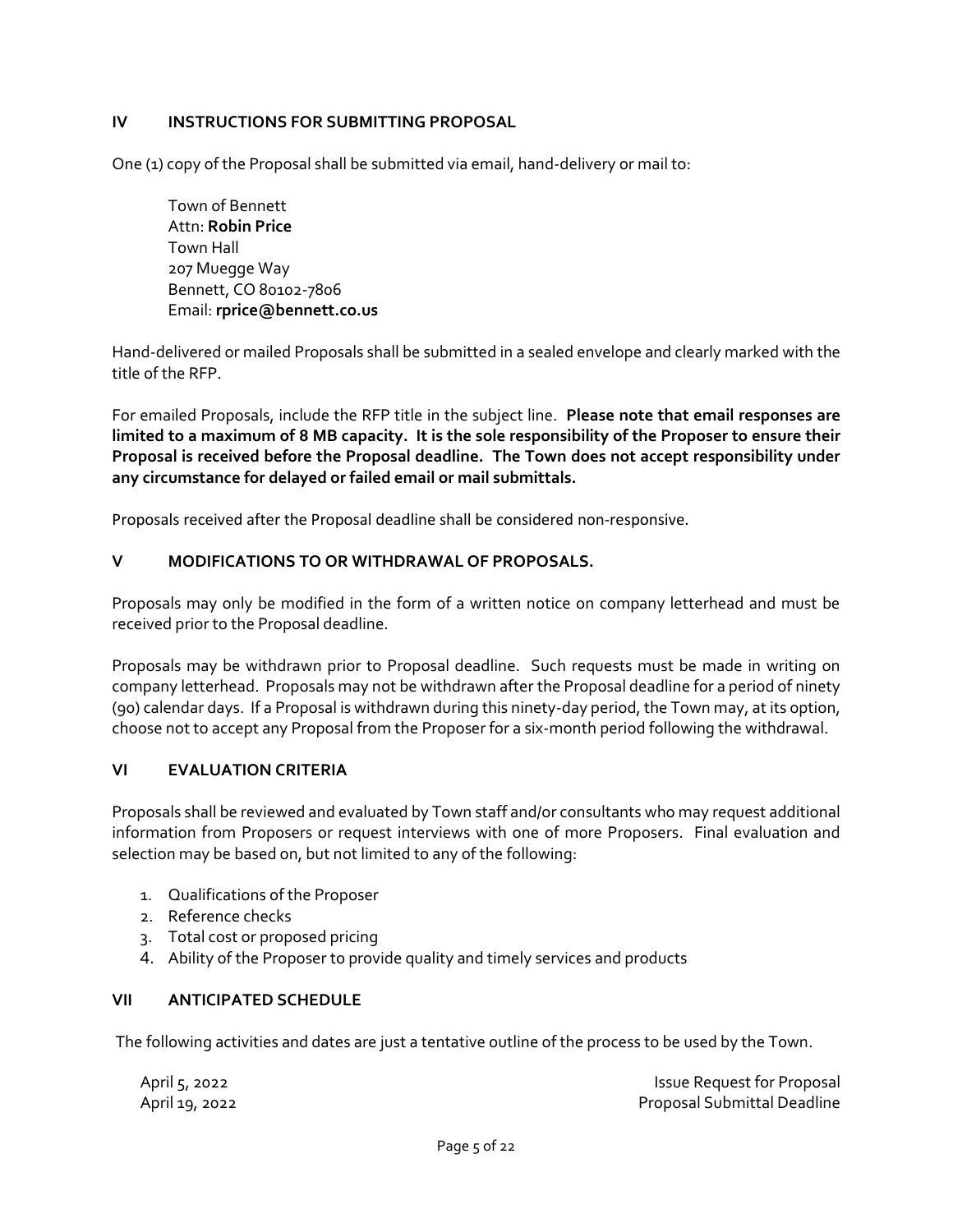April 20, 2022 Bid Opening April 27, 2022 Award Notification April 20, 2022<br>
April 27, 2022<br>
Award Notification<br>
April 28, 2022<br>
Award Contract<br>
Award Contract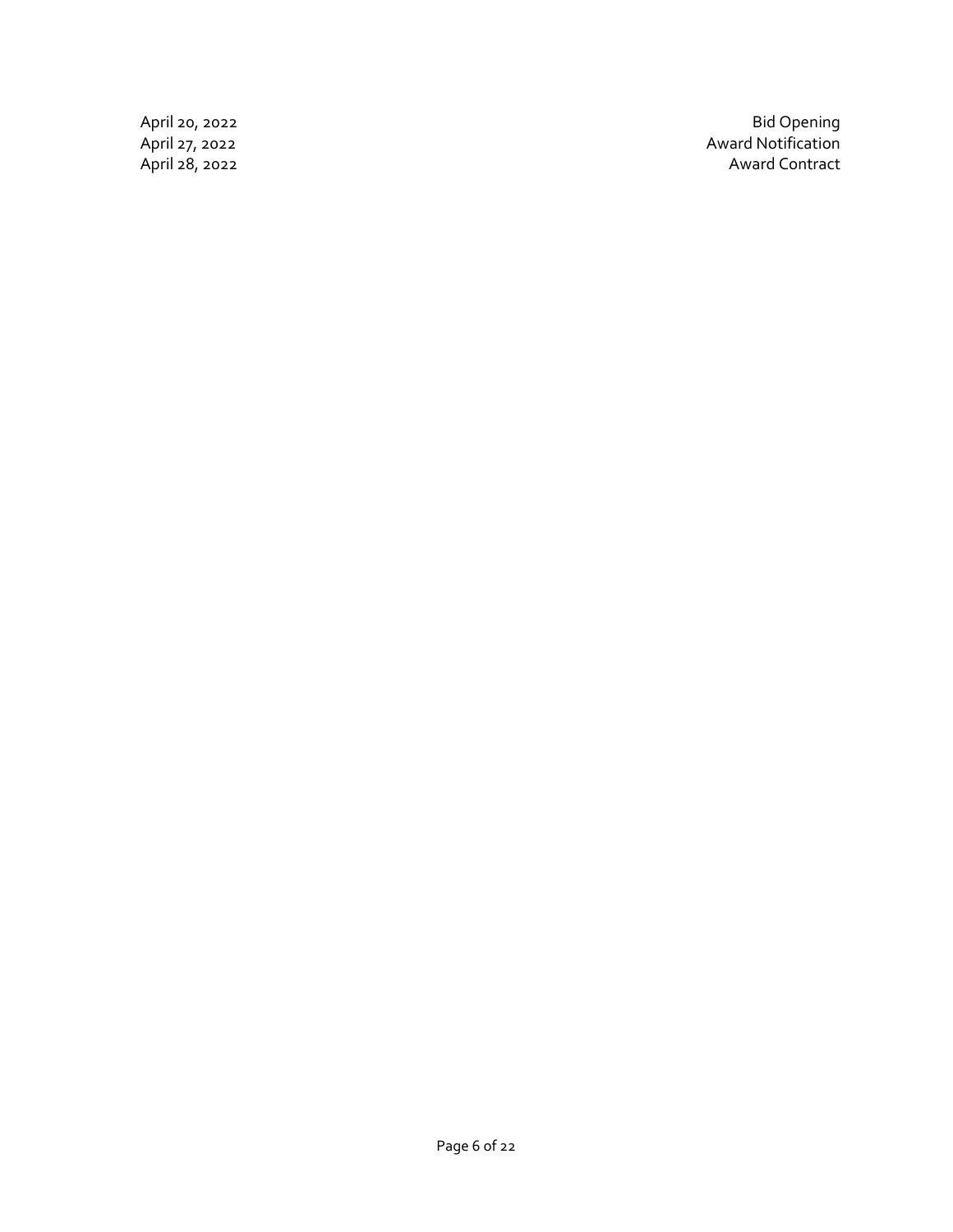- **1. Responses to RFP.** All Proposals shall become the property of the Town upon receipt and will not be returned to the Proposer. Selection or rejection will not affect this right. Any confidential/proprietary information submitted in response to this request shall be readily identified, clearly marked and separated from the rest of the response. Co-mingling of confidential/proprietary and other information is not acceptable. Submittals will be handled in accordance with applicable federal and state public records laws and procurement regulations. Neither cost information nor the total Proposal will be considered confidential/proprietary.
- **2. Rejection Rights**. The Town reserves the right to reject all Proposals and re-solicit if deemed by the Town to be in its best interests, and to abandon the Project and this RFP at any time for any or no reason. The Town is not obligated to accept the lowest cost proposed, is not obligated to accept any Proposal, and will make its determination based on the best interests of the Town.
- **3. Other Conditions; Reservation of Rights**. This is a solicitation and not an offer to contract. The provisions in this RFP and any procurement or purchasing policies or procedures of the Town are solely for the fiscal responsibility of the Town and confer no rights, duties, or entitlements to any party submitting responses to this solicitation. The Town reserves the right to issue clarifications and other directives concerning this RFP, to make and issue modifications to the RFP schedule; to require clarification or further information with respect to any response or Proposal received; to waive any informalities or irregularities; and to determine the final scope and terms of any contract, and whether to enter any contract. The provisions herein confer no rights, duties or entitlements to any Proposer.
- **4. Proposer's Responsibilities.** Proposer shall make all investigations necessary to thoroughly inform themselves regarding the Project and are expected to examine the drawings, specifications, schedule of delivery, and all instructions. Failure to do so is at the risk of the Proposer.
- **5. Costs of Response Preparation and Other Charges**. Proposers are solely responsible for all costs of preparing their proposals and participation in this RFP, and the Town assumes no responsibility for payment of any expenses incurred by a Proposer as part of this process. For the selected firm, no reimbursement will be made by the Town for any costs incurred prior to full execution of a contract and issuance of written notice by the Town to commence Project services.
- **6. Agreement Required.** A written agreement will be required between the Town and the selected Proposer, which agreement will be in the form and substance required by the Town. A sample agreement is included with this RFP, but the Town reserves the right to modify the terms and conditions thereof. The agreement shall include insurance requirements for both general liability and errors and omissions.
- **7. Taxes.** Proposers shall not include federal, state, or local excise or sales taxes in prices offered, as the Town is exempt from payment of such taxes. Town tax identification numbers will be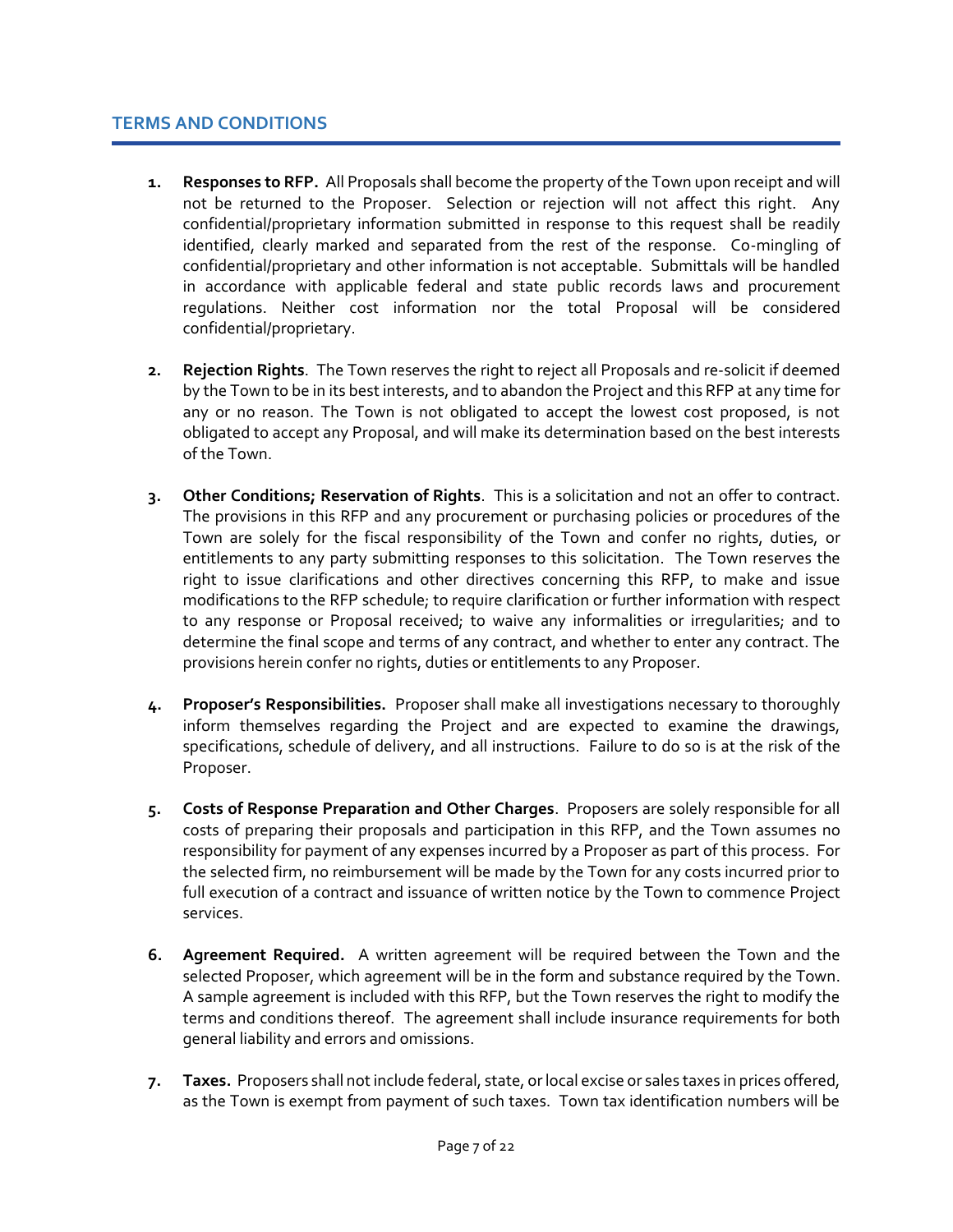made available to the selected contractor.

- **8. Pricing.** Proposers may offer a cash discount for prompt payment. Discounts will be considered in determining the lowest net cost for the evaluation of Proposals; discounts for periods of less than twenty days, however, will not be considered in making the award. Proposers are encouraged to provide their prompt payment terms in the space provided on the Pricing Form. If no prompt payment discount is being offered, the Proposer shall enter a zero (0) for the percentage discount to indicate net thirty days.
- **9. No Collusion.** The Proposer, by affixing its signature to this RFP, certifies that its Proposal is made without previous understanding, agreement, or connection either with any persons, firms or corporations making a Proposal for the same items, or with the Town. The Proposer also certifies that its Proposal is in all respects fair, without outside control, collusion, fraud, or otherwise illegal action. To ensure integrity of the Town's public procurement process, all Proposers are hereby placed on notice that any and all Proposers who falsify the certifications required in conjunction with this section will be prosecuted to the fullest extent of the law.
- **10. Elimination from Consideration.** A Proposal may not be accepted from, nor any contract be awarded to, any person or firm which is in arrears to the Town upon any debt or contract or which is a defaulter as surety or otherwise upon any obligation to the Town.A Proposal may not be accepted from, nor any contract awarded to, any person or firm which has failed to perform faithfully any previous contract with the Town, state or federal government, for a minimum period of three years after this previous contract was terminated for cause.
- **11. Equal Opportunity.** The Town intends and expects that the contracting processes of the Town and its vendors provide equal opportunity without regard to gender, race, ethnicity, religion, age or disability and that its vendors make available equal opportunities to the extent third parties are engaged to provide goods and services to the Town as subcontractors, vendors, or otherwise. Accordingly, the vendor shall not discriminate on any of the foregoing grounds in the performance of the contract, and shall make available equal opportunities to the extent third parties are engaged to provide goods and services in connection with performance of the contract.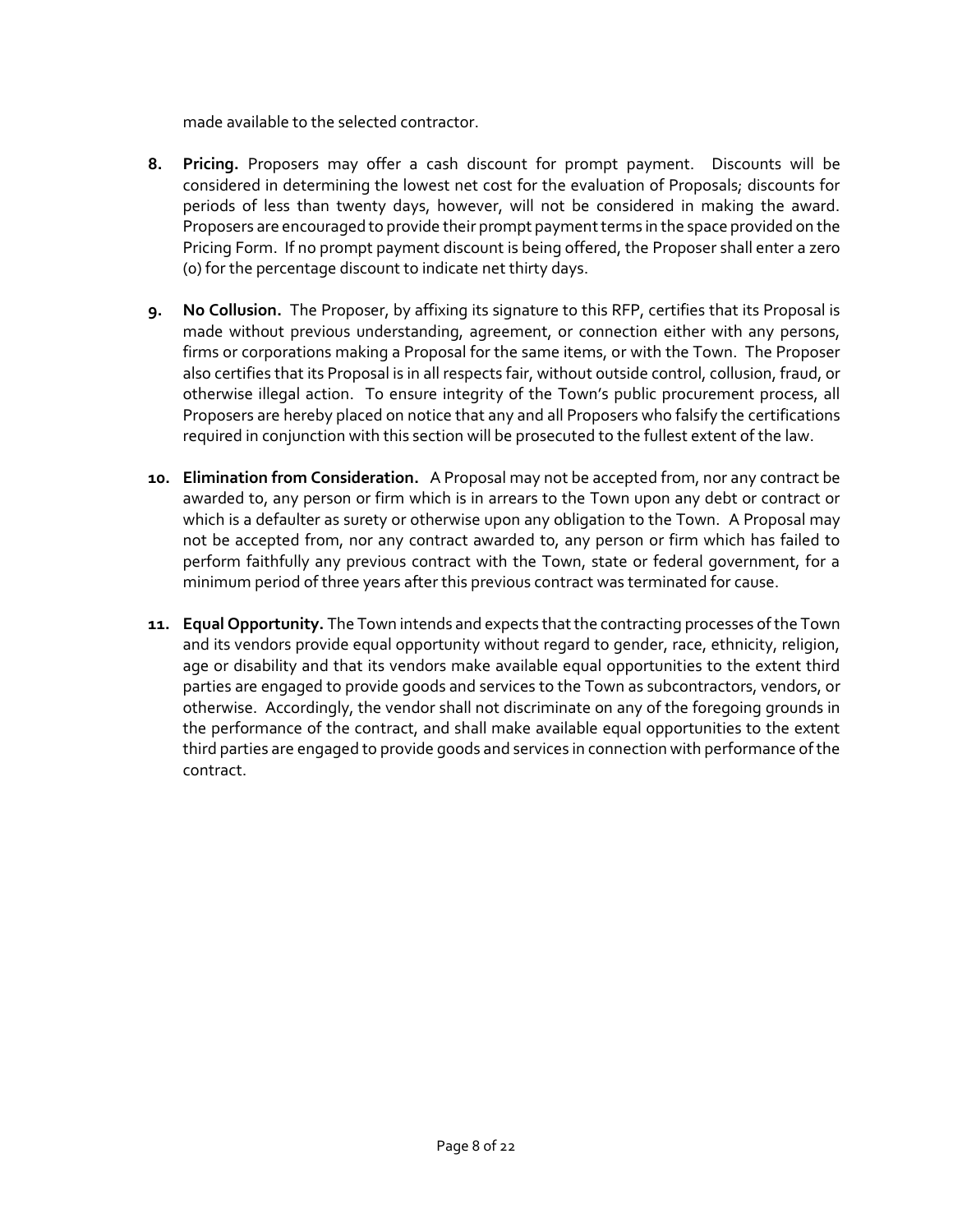# **SPECIAL TERMS AND CONDITIONS**

**COMPETENCY OF CONTRACTORS - MINIMUM YEARS OF EXPERIENCE AND OPERATIONAL FACILITIES REQUIRED:** Pre-award inspection of the Proposer's facility may be made prior to award of contract. Responses will only be considered from Proposer which have been engaged in the business of performing services as described in this RFP for a minimum period of five (5) years prior to the date of this RFP. The Proposer must be able to produce evidence that they have an established satisfactory record of performance for a reasonable period of time and have sufficient financial support, equipment and organization to ensure that they can satisfactorily execute the services if awarded a contract. The term 'equipment and organization' as used herein shall be construed to mean a fully equipped and well established company in line with the best business practices in the industry and as determined by the proper authorities of the Town. The Town reserves the right, before awarding the contract, to require a Proposer to submit such evidence of its qualifications as it may deem necessary, and may consider any evidence available to it (including, but not limited to, the financial, technical and other qualifications and abilities of the Proposer, including past performance and experience with the Town) in making the award in the best interests of the Town.

**QUALIFICATIONS OF CONTRACTOR:** The Town may make such investigations as deemed necessary to determine the ability of the Proposer to perform work, and the Proposer shall furnish all information and data for this purpose as the Town requests. Such information includes but not limited to: current/maximum bonding capabilities, current licensing information, audited financial statements, history of the firm on assessments of liquidated damages, contracts cancelled prior to completion and/or lawsuits and/or pending lawsuits against the firm and/or its principals. The Town reserves the right to reject any Proposal if the evidence submitted by, or investigation of, such Proposer fails to satisfy the Town that such Proposer is properly qualified to carry out the obligations of the contract and to complete the work contemplated therein. Conditional bids will not be accepted.

**NON-APPROPRIATION:** Pursuant to C.R.S. § 29-1-110, as amended, financial obligations of the Town after the current fiscal year are contingent upon funds for the purpose being appropriated, budgeted and otherwise available. Any contract entered with respect to this project will provide that it is automatically terminated on January  $1<sup>st</sup>$  of the first fiscal year for which funds are not appropriated. The Town shall give the Proposer or written notice of such non-appropriation.

**MATERIAL PRICED INCORRECTLY:** As part of any award resulting from this process, Proposer(s) will discount all transactions as agreed. In the event the Town discovers, through its contract monitoring process or formal audit process, that material was priced incorrectly, Proposer (s) agree to promptly refund all overpayments and to pay all reasonable audit expenses incurred as a result of the non-compliance.

**JOINT VENTURES ARE ENCOURAGED.** The Proposer shall disseminate information regarding all subcontracting opportunities under this contract in a manner reasonably calculated to reach all qualified potential subcontractors who may be interested. The Proposer shall maintain records demonstrating its compliance with this article and shall make such records available to the Town upon the Town's request.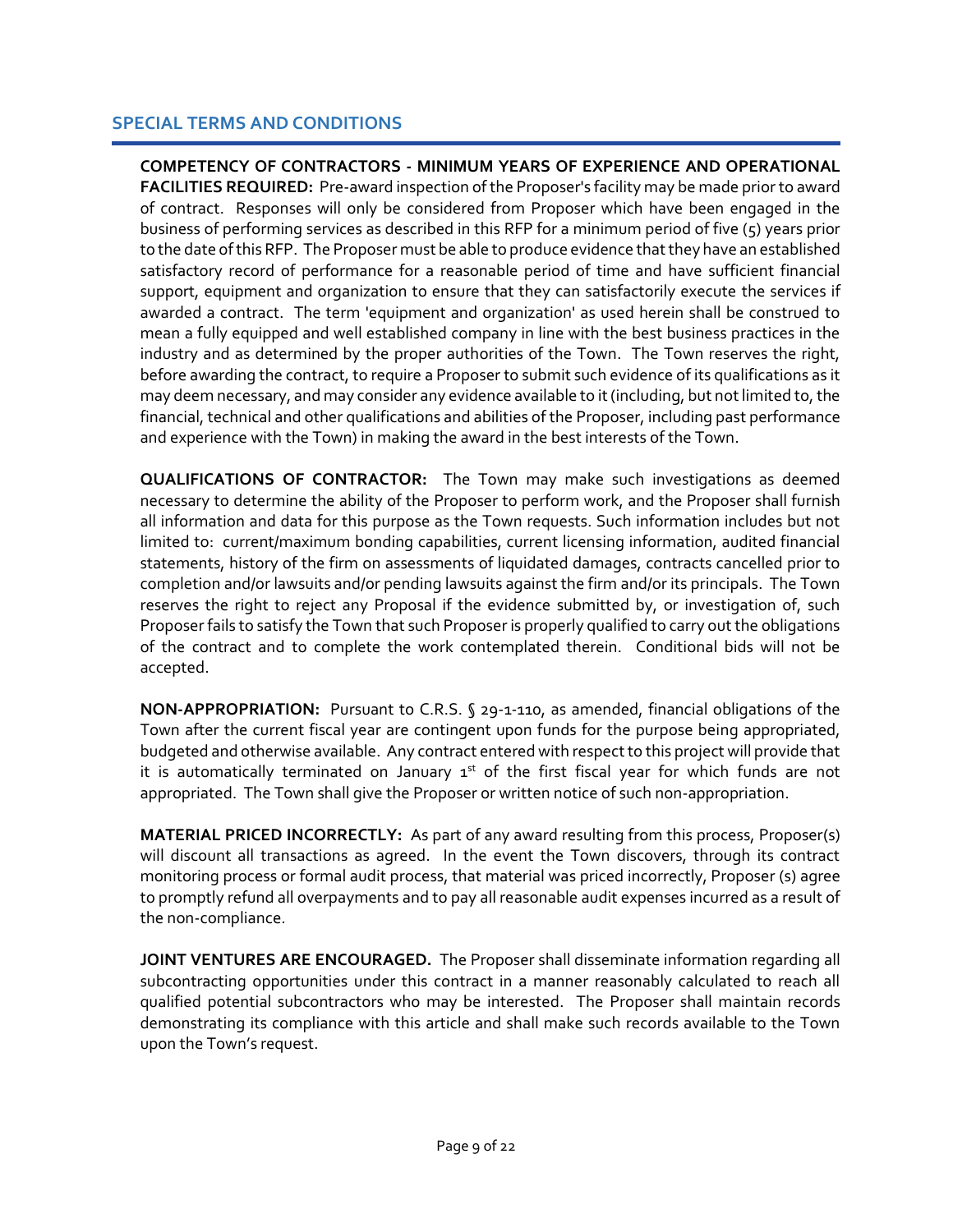# **PRICING FORM**

**I PRICING (FOR EACH PARTICIPANT)**

| <b>ITEM</b>             | <b>QTY</b>   | <b>UNIT</b> | <b>DESCRIPTION</b>                     | <b>UNIT</b><br><b>PRICE</b> | <b>EXTENDED</b><br><b>PRICE</b> |
|-------------------------|--------------|-------------|----------------------------------------|-----------------------------|---------------------------------|
| $\mathbf{1}$            | $\mathbf 1$  | Lump<br>Sum | Mobilization                           |                             |                                 |
| $\overline{\mathbf{2}}$ | $\mathbf 1$  | Lump<br>Sum | Site Work                              |                             |                                 |
| $\overline{\mathbf{3}}$ | $\mathbf 1$  | Lump<br>Sum | Yard Piping                            |                             |                                 |
| 4                       | $\mathbf 1$  | Lump<br>Sum | <b>Building Foundation</b>             |                             |                                 |
| 5                       | $\mathbf 1$  | Lump<br>Sum | <b>Building (Structure and Finish)</b> |                             |                                 |
| $6\,$                   | $\mathbf 1$  | Lump<br>Sum | Process Equipment (Pump and Filter)    |                             |                                 |
| $\overline{7}$          | $\mathbf 1$  | Lump<br>Sum | Process Piping and Valves              |                             |                                 |
| 8                       | $\mathbf{1}$ | Lump<br>Sum | Electrical                             |                             |                                 |
| 9                       | $\mathbf{1}$ | Lump<br>Sum | Mechanical                             |                             |                                 |
|                         |              |             |                                        |                             |                                 |
|                         |              |             | <b>Total</b>                           |                             |                                 |

Not to Exceed Total (numerical and written words):

 $\overline{\phantom{a}}$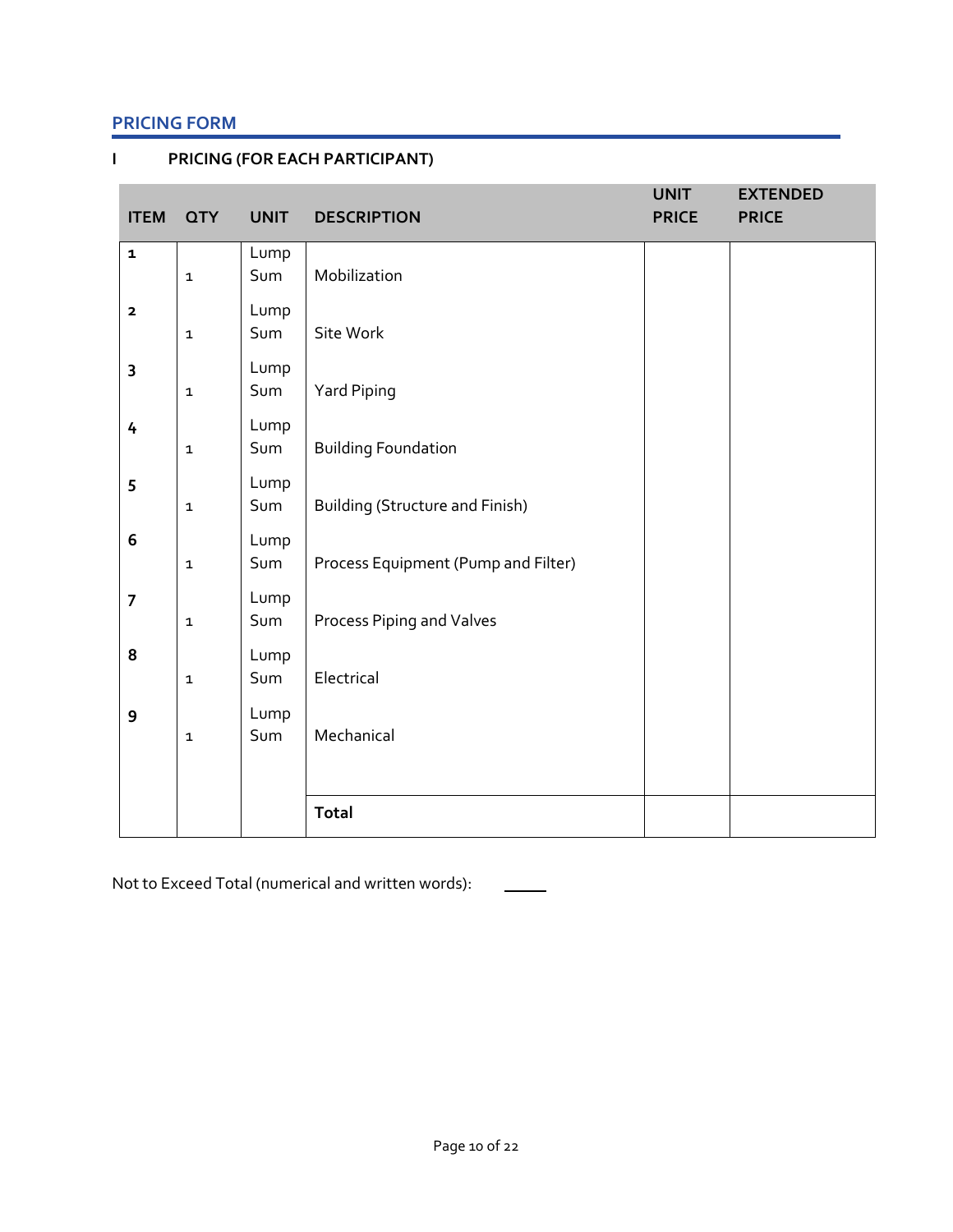# **SUBMISSION FORM**

**SUBMISSION:** It is imperative, when submitting a bid/proposal, that you address the envelope as follows:

| Town of Bennett                                                                            |         |     |
|--------------------------------------------------------------------------------------------|---------|-----|
| Re: Recycled Water Pump and Treatment Station                                              |         |     |
| Attn: Robin Price                                                                          |         |     |
| <b>Town Hall</b>                                                                           |         |     |
| 207 Muegge Way                                                                             |         |     |
| Bennett, CO 80102-7806                                                                     |         |     |
| Email: rprice@bennett.co.us                                                                |         |     |
| Does your proposal comply with all the terms<br>and conditions? If no, indicate exceptions | YES $/$ | NO. |
| Does your proposal meet or exceed all<br>specifications? If no, indicate exceptions        | YES $/$ | NO. |
| State percentage of prompt payment discount, if offered                                    |         | %   |
| State total bid price (include all items bid)                                              |         |     |
| State total bid price with discount                                                        |         |     |

**The Town of Bennett must have on file a completed W-9 prior to doing business with Contractors. Please submit the attached form with your Proposal.**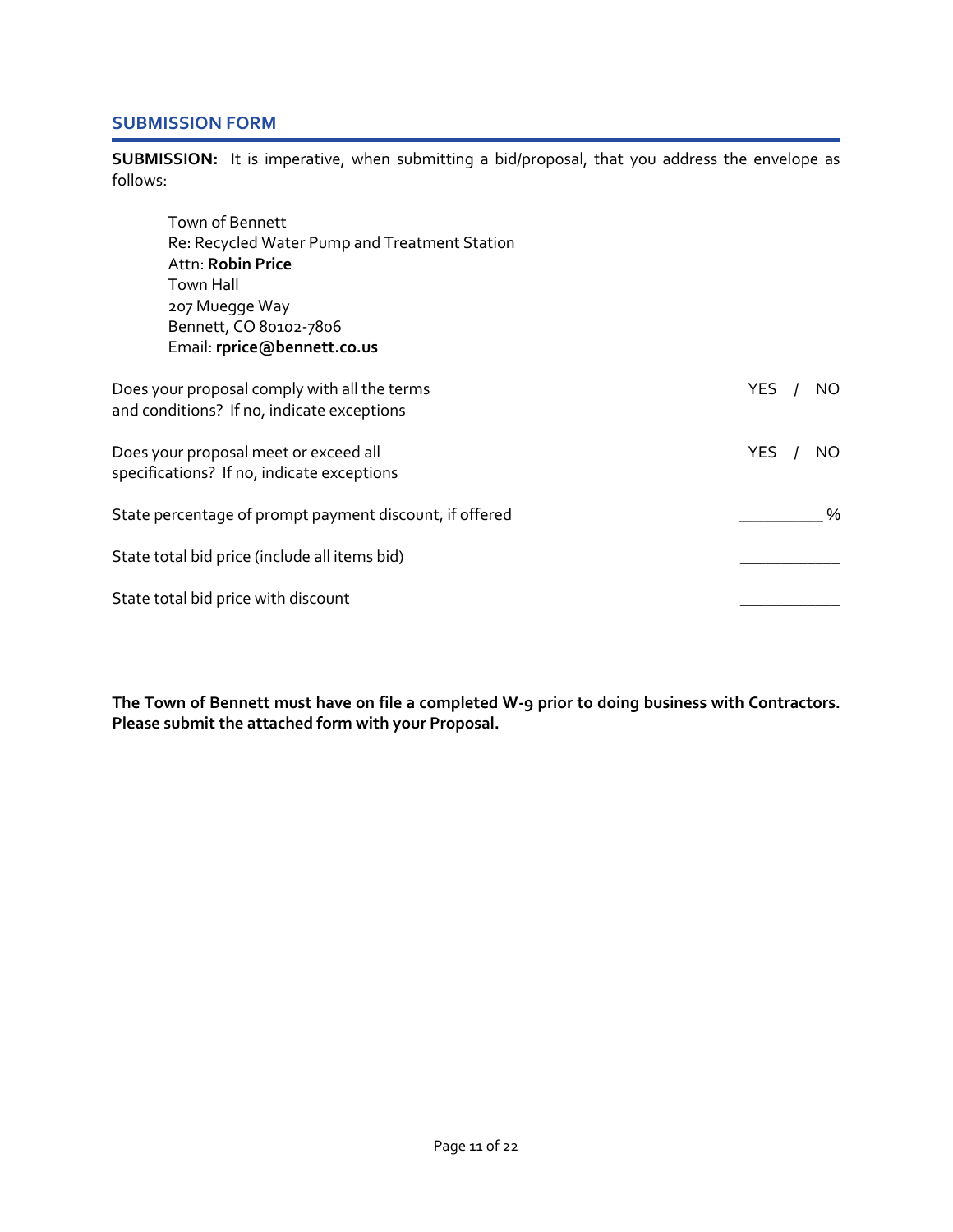# **SUBSTITUTE FORM W-9** Vendor# **REQUEST FOR TAXPAYER IDENTIFICATION NUMBER AND CERTIFICATION (A copy of the W-9 instructions is available upon request)**

#### **1 NAME OF FIRM:**

NAME (Legal Name)

BUSINESS NAME (If different from above e.g. DBA)

#### **2 ADDRESS WHERE NOTIFICATIONS, PURCHASE ORDERS ETC. SHOULD BE MAILED** (if different from above):

NAME (As it appears on invoice)

ADDRESS

CITY, STATE, ZIP

#### **3. PAY TO OR REMITTANCE INFORMATION**

(If more than one remit to address, please attach on additional page.)

STREET ADDRESS

CITY, STATE, ZIP

The Internal Revenue Service requires that you submit a Taxpayer Identification Number to comply with this regulation, please fill in the required information on this form, sign and return it to:

> By fax (303) 644-4125 By mail Town of Bennett ATTN: Danette Ruvalcaba 207 Muegge Way Bennett, CO 80102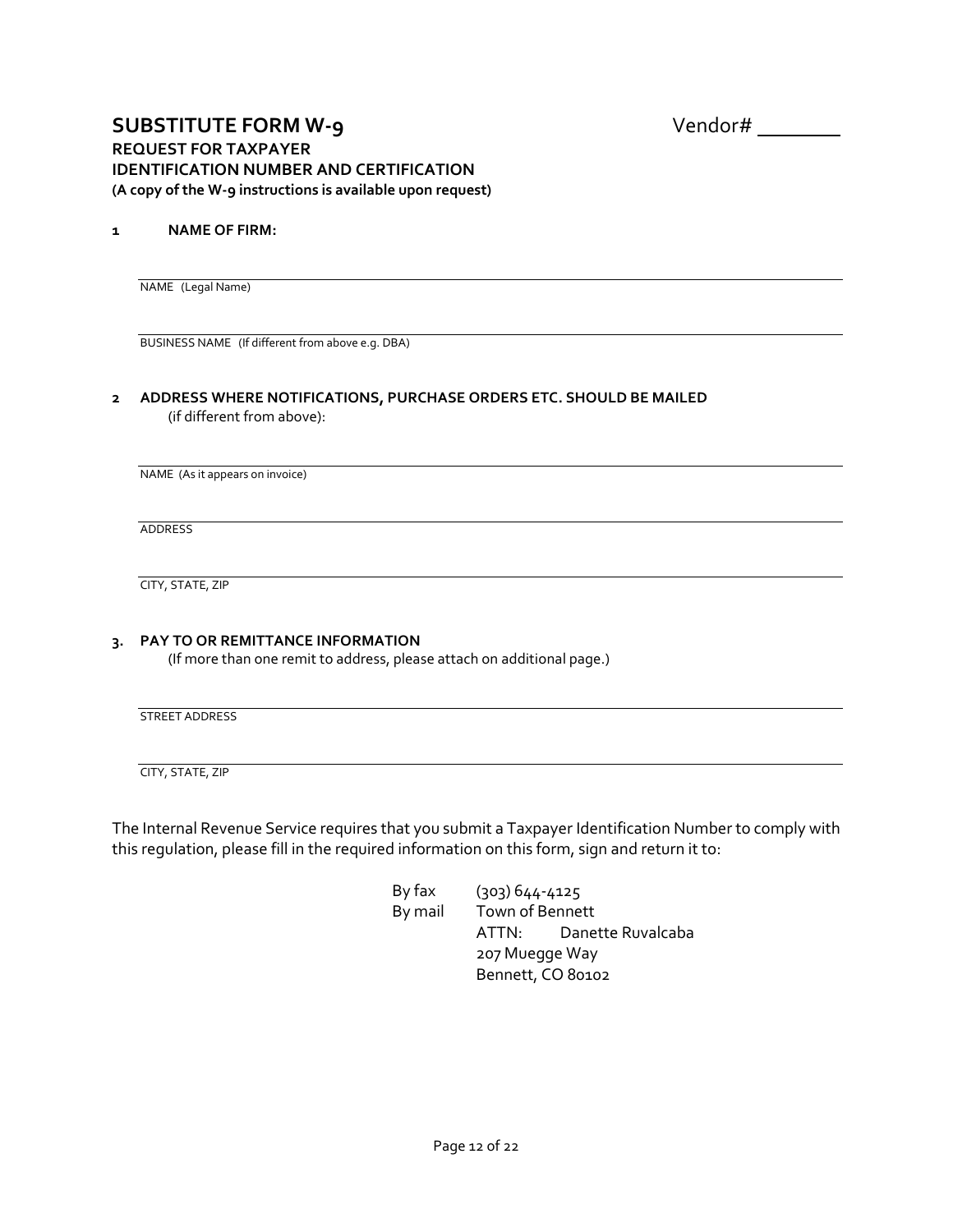#### **TAXPAYER IDENTIFICATION NUMBER (TIN)**

| <b>Social Security Number</b><br>OR.<br><b>Federal Identification Number</b> |                             |                |       |
|------------------------------------------------------------------------------|-----------------------------|----------------|-------|
| Name of Business Owner (please print)                                        |                             |                |       |
| Check Appropriate Box:                                                       |                             |                |       |
| [ ] Corporation                                                              | [ ] Partnership             | [ ] Government |       |
| [ ] Individual/Sole Prop                                                     | [ ] Non-Profit Organization |                | Other |
|                                                                              |                             |                |       |

(Must explain)

| <b>CERTIFICATION</b><br>Under penalties of perjury, I certify that:            |
|--------------------------------------------------------------------------------|
| (1) The number shown on this form is my correct Tax Identification Number, and |
| (2) I am not subject to backup withholding.                                    |
| (3) I am a US person (including a US resident alien)                           |
| Signature<br>Date<br>the contract of the contract of the contract of           |
| Print Name                                                                     |
| Telephone Number (                                                             |

### **NOTICE! CHECKS OR PURCHASE ORDERS WILL NOT BE ISSUED BY THE TOWN OF BENNETT UNTIL YOUR TAX PAYER ID NUMBER IS ON FILE IN THIS OFFICE!**

#### FOR OFFICE USE ONLY:

Individual/Sole Proprietorships: For Corporation:

[ ] Merchandise Only [ ] Services [ ] Attorney

[ ] Employee expense reimbursement [ ] Contract Labor [ ] Non Attorney

[ ] Garnishment / Child Support [ ] Other (Explain)

[ ] Damage awards & other reimb [ ] Sale of Land

Approved: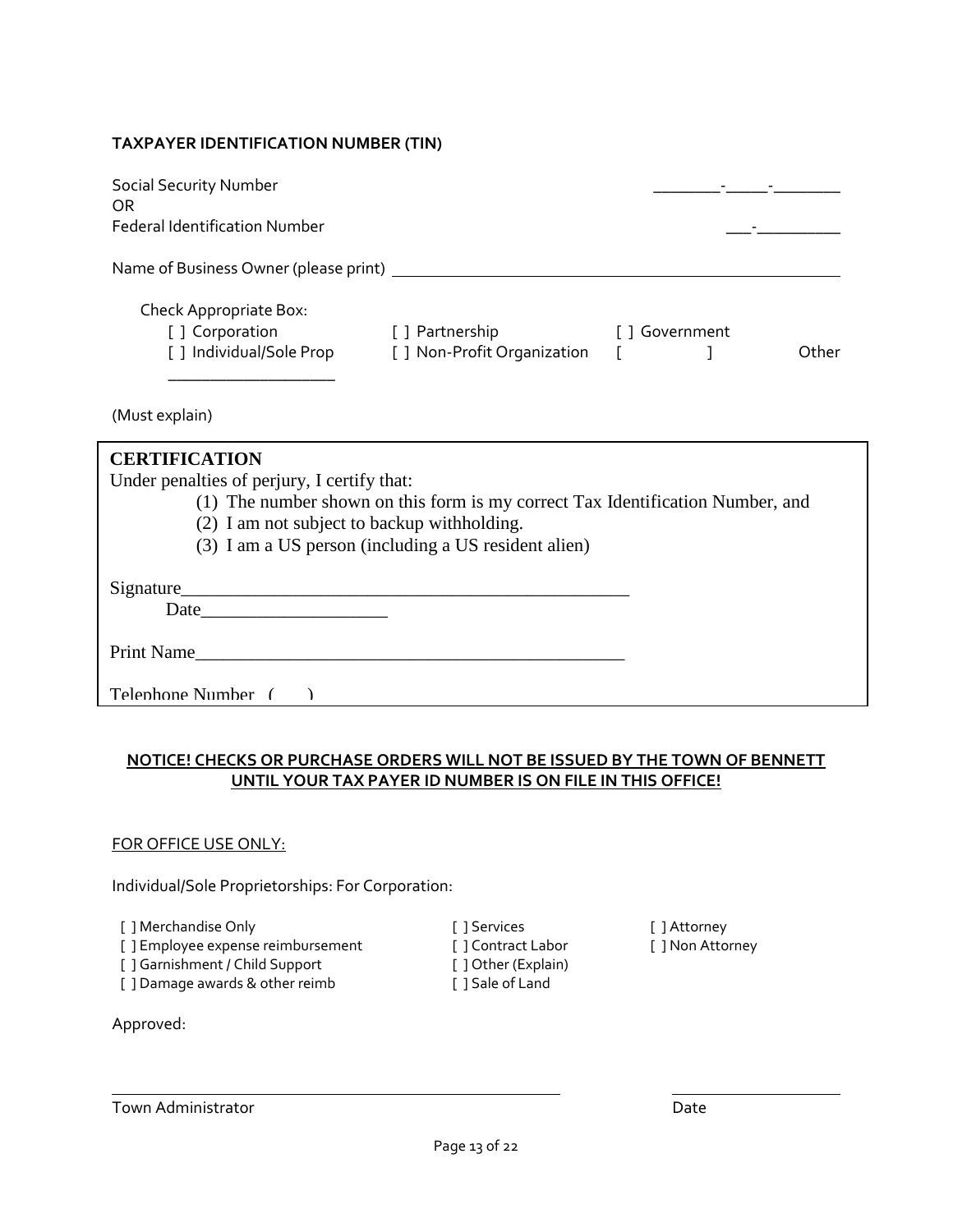#### **INDEPENDENT CONTRACTOR AGREEMENT BY AND BETWEEN THE TOWN OF BENNETT AND \_\_\_\_\_\_\_\_\_\_\_\_\_\_\_\_\_\_**

#### **1.0 PARTIES**

The parties to this Agreement are the **Town of Bennett**, a Colorado municipal corporation, hereinafter referred to as the "Town," and **contractor name]**, a Colorado **and a** [contractor business entity [1], hereinafter referred to as the "Contractor."

#### **2.0 RECITALS AND PURPOSE**

- a) The Town desires to engage the Contractor for the purpose of providing services as further set forth in the Contractor's Scope of Services (which services are hereinafter referred to as the "Services").
- b) The Contractor represents that it has the special expertise, qualifications and background necessary to complete the Services.

#### **3.0 SCOPE OF SERVICES**

The Contractor agrees to provide the Town with the specific Services and to perform the specific tasks, duties and responsibilities set forth in Scope of Services attached hereto as Exhibit A and incorporated herein by reference. The Contractor shall furnish all tools, labor and supplies in such quantities and of the proper quality as are necessary to professionally and timely perform the Services. The Contractor acknowledges that this Agreement does not grant any exclusive privilege or right to supply Services to the Town. In its sole discretion, the Town may contract with other contractors to provide the same or similar services during the term of this Agreement.

#### **4.0 COMPENSATION**

- a) The Town shall pay the Contractor for Services under this agreement a total not to exceed the amounts set forth in Exhibit A attached hereto and incorporated herein by this reference. For Services compensated on a per-task basis, such costs per task shall not exceed the amounts set forth in Exhibit A. The Town shall pay mileage and other reimbursable expenses which are deemed necessary for performance of the services and which are pre-approved by the Town Administrator. The foregoing amounts of compensation shall be inclusive of all costs of whatsoever nature associated with the Contractor's efforts, including but not limited to salaries, benefits, overhead, administration, profits, expenses, and outside contractor fees. The Scope of Services and payment therefor shall only be changed by a properly authorized amendment to this Agreement. No Town employee has the authority to bind the Town with regard to any payment for any services which exceeds the amount payable under the terms of this Agreement.
- b) The Contractor shall submit monthly an invoice to the Town for Services rendered and a detailed expense report for pre-approved, reimbursable expenses incurred during the previous month. The invoice shall document the Services provided during the preceding month, identifying by work category and subcategory the work and tasks performed and such other information as may be required by the Town. The Contractor shall provide such additional backup documentation as may be required by the Town. The Town shall pay the invoice within thirty (30) days of receipt unless the Services or the documentation therefor are unsatisfactory. Payments made after thirty (30) days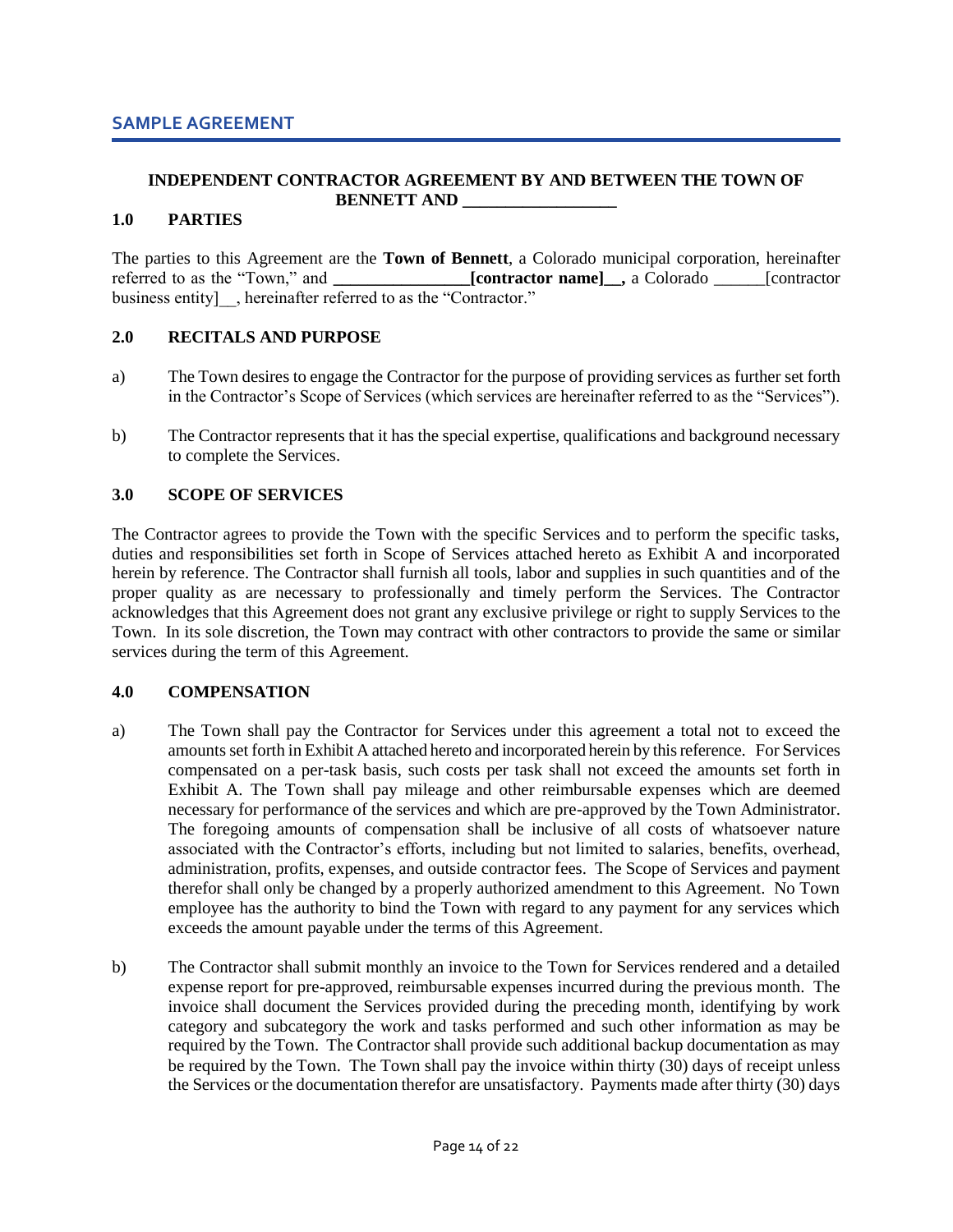may be assessed an interest charge of one and one-half percent (1.5%) per month unless the delay in payment resulted from unsatisfactory work or documentation therefor.

# **5.0 PROJECT REPRESENTATION**

- a) The Town designates \_\_\_\_\_\_\_[staff member]\_, \_\_\_\_\_\_\_\_\_\_\_\_\_\_\_\_\_\_\_[staff title]\_, as the responsible Town staff to provide direction to the Contractor during the conduct of the Services. The Contractor shall comply with the directions given by said Town staff and such person's designees.
- b) The Contractor designates \_\_\_\_\_\_\_\_\_\_[Contractor's project manager's name]\_\_ as its project manager and as the principal in charge who shall be providing the Services under this Agreement. Should any of the representatives be replaced, and such replacement require the Town or the Contractor to undertake additional reevaluations, coordination, orientations, etc., the Contractor shall be fully responsible for all such additional costs and services.

# **6.0 TERM**

The term of this Agreement shall be \_\_\_\_\_\_\_\_\_\_\_\_\_\_\_\_[start date]\_, 20\_\_\_ to \_\_\_\_\_\_\_\_\_\_\_\_\_\_[end date]\_, unless the Agreement is sooner terminated pursuant to Section 13, below. The Contractor's services under this Agreement shall commence upon execution of this Agreement by the Town and shall progress so that the Services are completed in a timely fashion consistent with the Town's requirements. Nothing in this Agreement is intended or shall be deemed or construed as creating any multiple-fiscal year direct or indirect debt or financial obligation on the part of the Town within the meaning of Colorado Constitution Article X, Section 20 or any other constitutional or statutory provision. All financial obligations of the Town under this Agreement are subject to annual budgeting and appropriation by the Bennett Board of Trustees, in its sole discretion.

#### **7.0 INSURANCE**

- a) The Contractor agrees to procure and maintain, at its own cost, the policies of insurance set forth in Subsections 7.1.1 through 7.1.3. The Contractor shall not be relieved of any liability, claims, demands, or other obligations assumed pursuant to this Agreement by reason of its failure to procure or maintain insurance, or by reason of its failure to procure or maintain insurance in sufficient amounts, durations, or types. The coverages required below shall be procured and maintained with forms and insurers acceptable to the Town. All coverages shall be continuously maintained from the date of commencement of services hereunder. The required coverages are:
	- 7.1.1 Workers' Compensation insurance as required by the Labor Code of the State of Colorado and Employers Liability Insurance. Evidence of qualified self-insured status may be substituted.
	- 7.1.2 General Liability insurance with minimum combined single limits of ONE MILLION DOLLARS (\$1,000,000) each occurrence and ONE MILLION DOLLARS (\$1,000,000) aggregate. The policy shall include the Town of Bennett, its officers and its employees, as additional insureds, with primary coverage as respects the Town of Bennett, its officers and its employees, and shall contain a severability of interests provision.
	- 7.1.3 Comprehensive Automobile Liability insurance with minimum combined single limits for bodily injury and property damage of not less than THREE HUNDRED AND FIFTY THOUSAND DOLLARS (\$350,000) per person in any one occurrence and ONE MILLION DOLLARS (\$1,000,000) for two or more persons in any one occurrence, and auto property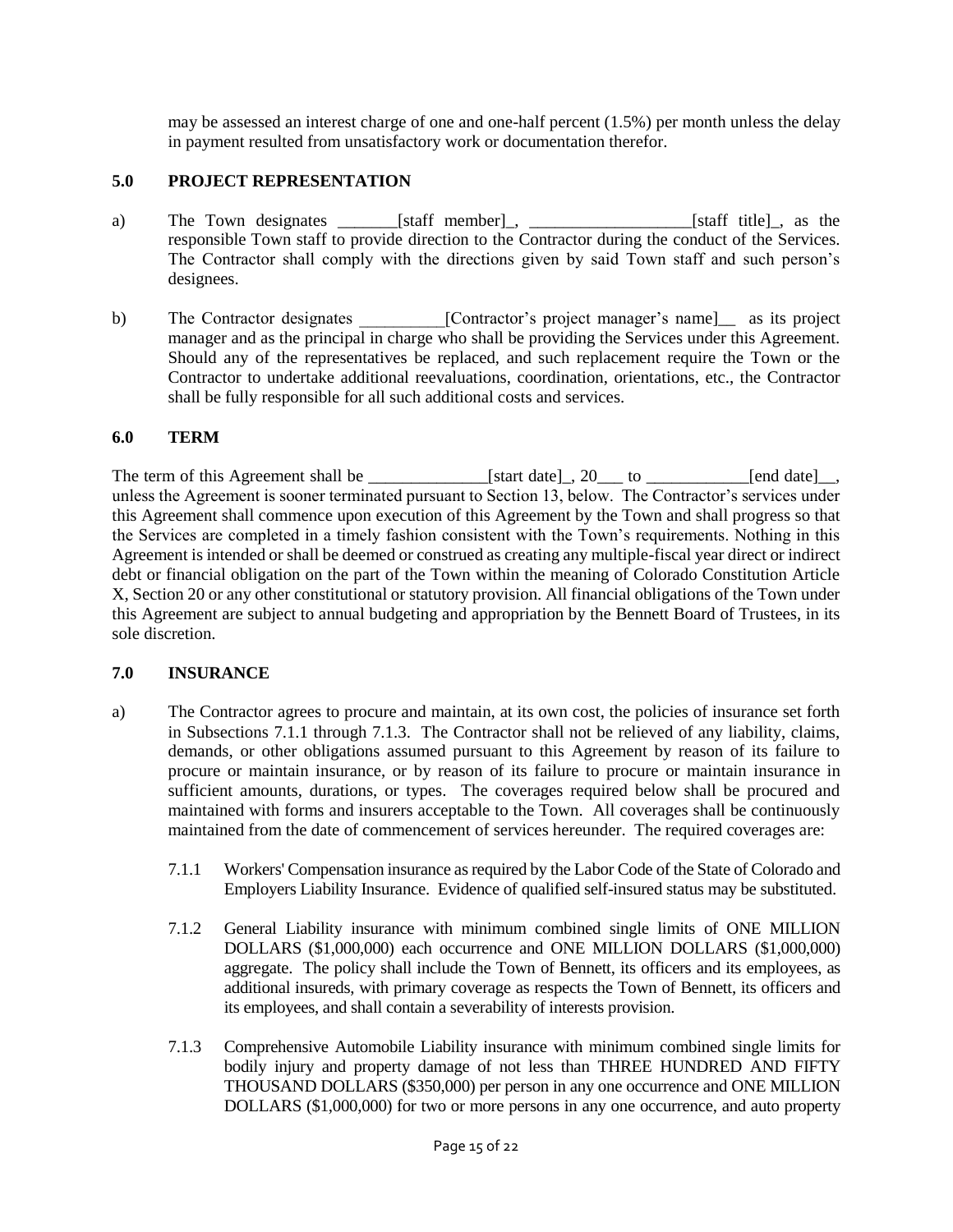damage insurance of at least FIFTY THOUSAND DOLLARS (\$50,000) per occurrence, with respect to each of Contractor's owned, hired or non-owned vehicles assigned to or used in performance of the services. The policy shall contain a severability of interests provision. If the Contractor has no owned automobiles, the requirements of this paragraph shall be met by each employee of the Contractor providing services to the Town of Bennett under this contract.

- 7.1.4 If the Services include the performance of professional services (e.g., architect, engineer, accountant, attorney), Professional Liability coverage with minimum combined single limits of ONE MILLION DOLLARS (\$1,000,000) per claim and TWO MILLION DOLLARS (\$2,000,000) aggregate.
- 7.2 The Contractor's general liability insurance, automobile liability and physical damage insurance shall be endorsed to include the Town, and its elected and appointed officers and employees, as additional insureds, unless the Town in its sole discretion waives such requirement. Every policy required above shall be primary insurance, and any insurance carried by the Town, its officers, or its employees, shall be excess and not contributory insurance to that provided by the Contractor. Such policies shall contain a severability of interests provision. The Contractor shall be solely responsible for any deductible losses under each of the policies required above.
- 7.3 Certificates of insurance shall be provided by the Contractor as evidence that policies providing the required coverages, conditions, and minimum limits are in full force and effect, and shall be subject to review and approval by the Town. No required coverage shall be cancelled, terminated or materially changed until at least 30 days prior written notice has been given to the Town. The Town reserves the right to request and receive a certified copy of any policy and any endorsement thereto.
- 7.4 Failure on the part of the Contractor to procure or maintain policies providing the required coverages, conditions, and minimum limits shall constitute a material breach of contract upon which the Town may immediately terminate the contract, or at its discretion may procure or renew any such policy or any extended reporting period thereto and may pay any and all premiums in connection therewith, and all monies so paid by the Town shall be repaid by Contractor to the Town upon demand, or the Town may offset the cost of the premiums against any monies due to Contractor from the Town.
- 7.5 The parties understand and agree that the Town is relying on, and does not waive or intend to waive by any provision of this contract, the monetary limitations or any other rights, immunities, and protections provided by the Colorado Governmental Immunity Act, § 24-10-101 et seq., 10 C.R.S., as from time to time amended, or otherwise available to the Town, its officers, or its employees.

# **8.0 INDEMNIFICATION**

To the fullest extent permitted by law, the Contractor agrees to indemnify and hold harmless the Town, and its elected and appointed officers and its employees, from and against all liability, claims, and demands, on account of any injury, loss, or damage, which arise out of or are connected with the services hereunder, if such injury, loss, or damage is caused by the negligent act, omission, or other fault of the Contractor or any subcontractor of the Contractor, or any officer, employee, or agent of the Contractor or any subcontractor, or any other person for whom Contractor is responsible. The Contractor shall investigate, handle, respond to, and provide defense for and defend against any such liability, claims, and demands. The Contractor shall further bear all other costs and expenses incurred by the Town or Contractor and related to any such liability, claims and demands, including but not limited to court costs, expert witness fees and attorneys'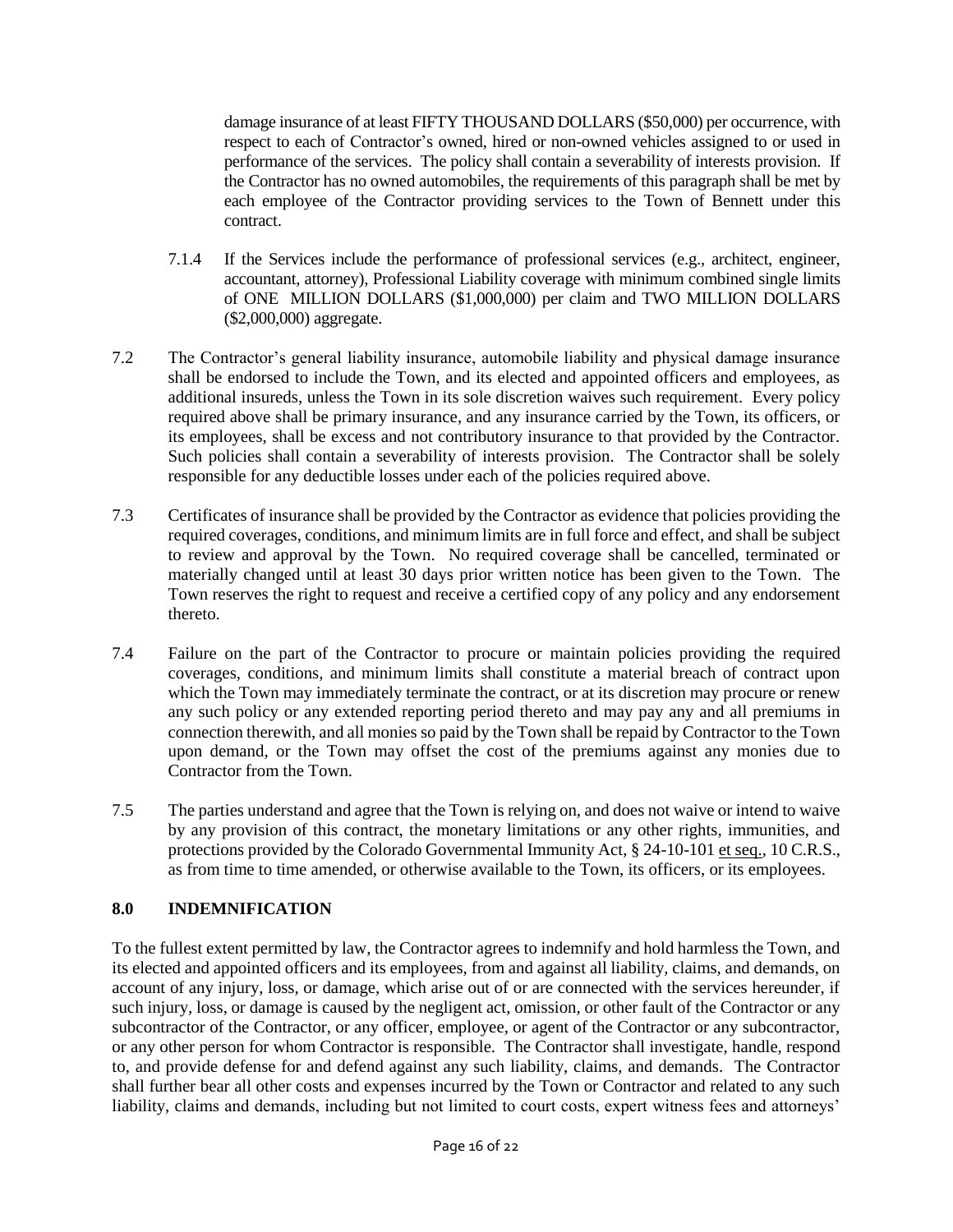fees if the court determines that these incurred costs and expenses are related to such negligent acts, errors, and omissions or other fault of the Contractor. The Town shall be entitled to its costs and attorneys' fees incurred in any action to enforce the provisions of this Section 8.0. The Contractor's indemnification obligation shall not be construed to extend to any injury, loss, or damage which is caused by the act, omission, or other fault of the Town.

# **9.0 QUALITY OF WORK**

Contractor's professional services shall be in accordance with the prevailing standard of practice normally exercised in the performance of services of a similar nature in the Denver metropolitan area.

# **10.0 INDEPENDENT CONTRACTOR**

The parties agree that the Contractor is an independent contractor and not an employee of the Town and any persons employed by Contractor for the performance of work hereunder shall be independent contractors and not agents of the Town. Contractor shall have the right to contract and represents that it does contract for similar services with others. Any provisions in this Agreement that may appear to give the Town the right to direct Contractor as to details of doing work or to exercise a measure of control over the work mean that Contractor shall follow the direction of the Town as to end results of the work only. This Contract shall not, in any way, be construed to create a partnership or any other kind of joint undertaking or venture between the parties hereto. The Town will not pay a salary or hourly rate, instead of a fixed or contract rate. The Town will not withhold Social Security, Medicare, State or Federal taxes. Earnings in excess of \$600.00 per year will be recorded on IRS Form 1099-MISC and reported to the IRS.

**AS AN INDEPENDENT CONTRACTOR, CONTRACTOR IS NOT ENTITLED TO WORKERS' COMPENSATION BENEFITS EXCEPT AS MAY BE PROVIDED BY THE INDEPENDENT CONTRACTOR NOR TO UNEMPLOYMENT INSURANCE BENEFITS UNLESS UNEMPLOYMENT COMPENSATION COVERAGE IS PROVIDED BY THE INDEPENDENT CONTRACTOR OR SOME OTHER ENTITY. THE CONTRACTOR IS OBLIGATED TO PAY ALL FEDERAL AND STATE INCOME TAX ON ANY MONEYS EARNED OR PAID PURSUANT TO THIS CONTRACT.**

# **11.0 ASSIGNMENT**

Contractor shall not assign or delegate this Agreement or any portion thereof, or any monies due to or become due hereunder without the Town's prior written consent.

# **12.0 DEFAULT**

Each and every term and condition hereof shall be deemed to be a material element of this Agreement. In the event either party should fail or refuse to perform according to the terms of this Agreement, such party may be declared in default.

# **13.0 TERMINATION**

a) This Agreement may be terminated by either party for material breach or default of this Agreement by the other party not caused by any action or omission of the other party by giving the other party written notice at least thirty (30) days in advance of the termination date. Termination pursuant to this subsection shall not prevent either party from exercising any other legal remedies which may be available to it.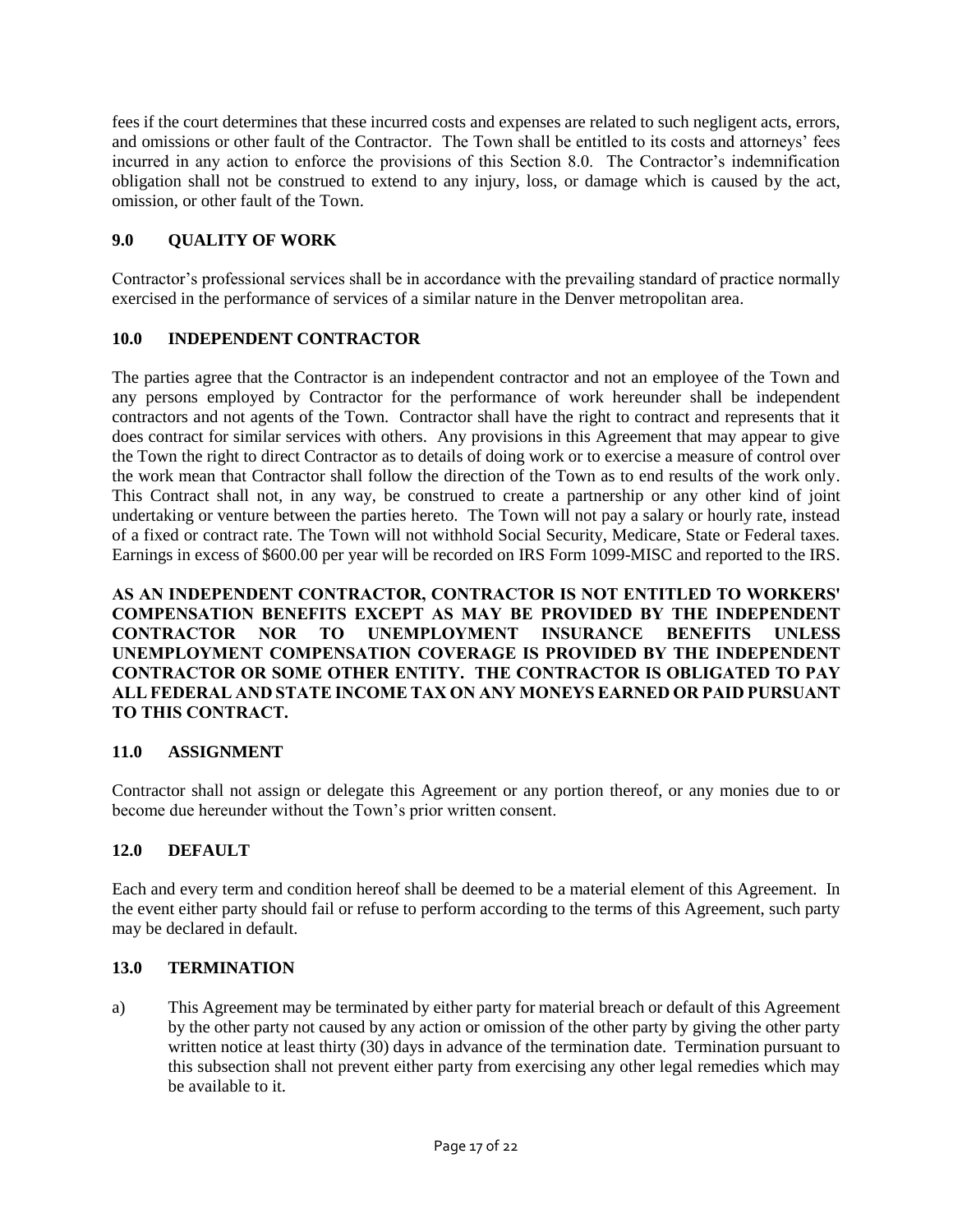b) In addition to the foregoing, this Agreement may be terminated by the Town for its convenience and without cause of any nature by giving written notice at least fifteen (15) days in advance of the termination date. In the event of such termination, the Contractor will be paid for the reasonable value of the services rendered to the date of termination, not to exceed a pro-rated daily rate, for the services rendered to the date of termination, and upon such payment, all obligations of the Town to the Contractor under this Agreement will cease. Termination pursuant to this Subsection shall not prevent either party from exercising any other legal remedies which may be available to it.

# **14.0 INSPECTION AND AUDIT**

The Town and its duly authorized representatives shall have access to any books, documents, papers, and records of the Contractor that are related to this Agreement for the purpose of making audits, examinations, excerpts, and transcriptions.

# **15.0 DOCUMENTS**

All computer input and output, analyses, plans, documents photographic images, tests, maps, surveys, electronic files and written material of any kind generated in the performance of this Agreement or developed for the Town in performance of the Services are and shall remain the sole and exclusive property of the Town. All such materials shall be promptly provided to the Town upon request therefor and at the time of termination of this Agreement, without further charge or expense to the Town. Contractor shall not provide copies of any such material to any other party without the prior written consent of the Town.

# **16.0 ENFORCEMENT**

In the event that suit is brought upon this Agreement to enforce its terms, the prevailing party shall be entitled to its reasonable attorneys' fees and related court costs. Colorado law shall apply to the construction and enforcement of this Agreement. The parties agree to the jurisdiction and venue of the courts of Adams County in connection with any dispute arising out of or in any matter connected with this Agreement.

# **17.0 COMPLIANCE WITH LAWS; WORK BY ILLEGAL ALIENS PROHIBITED**

- 17.1 Contractor shall be solely responsible for compliance with all applicable federal, state, and local laws, including the ordinances, resolutions, rules, and regulations of the Town; for payment of all applicable taxes; and obtaining and keeping in force all applicable permits and approvals.
- 17.2 Exhibit B, the "Town of Bennett Public Services Contract Addendum-Prohibition Against Employing Illegal Aliens", is attached hereto and incorporated herein by reference. There is also attached hereto a copy of Contractor's Pre-Contract Certification which Contractor has executed and delivered to the Town prior to Contractor's execution of this Agreement.

# **18.0 INTEGRATION AND AMENDMENT**

This Agreement represents the entire Agreement between the parties and there are no oral or collateral agreements or understandings. This Agreement may be amended only by an instrument in writing signed by the parties.

#### **19.0 NOTICES**

All notices required or permitted under this Agreement shall be in writing and shall be given by hand delivery, by United States first class mail, postage prepaid, registered or certified, return receipt requested,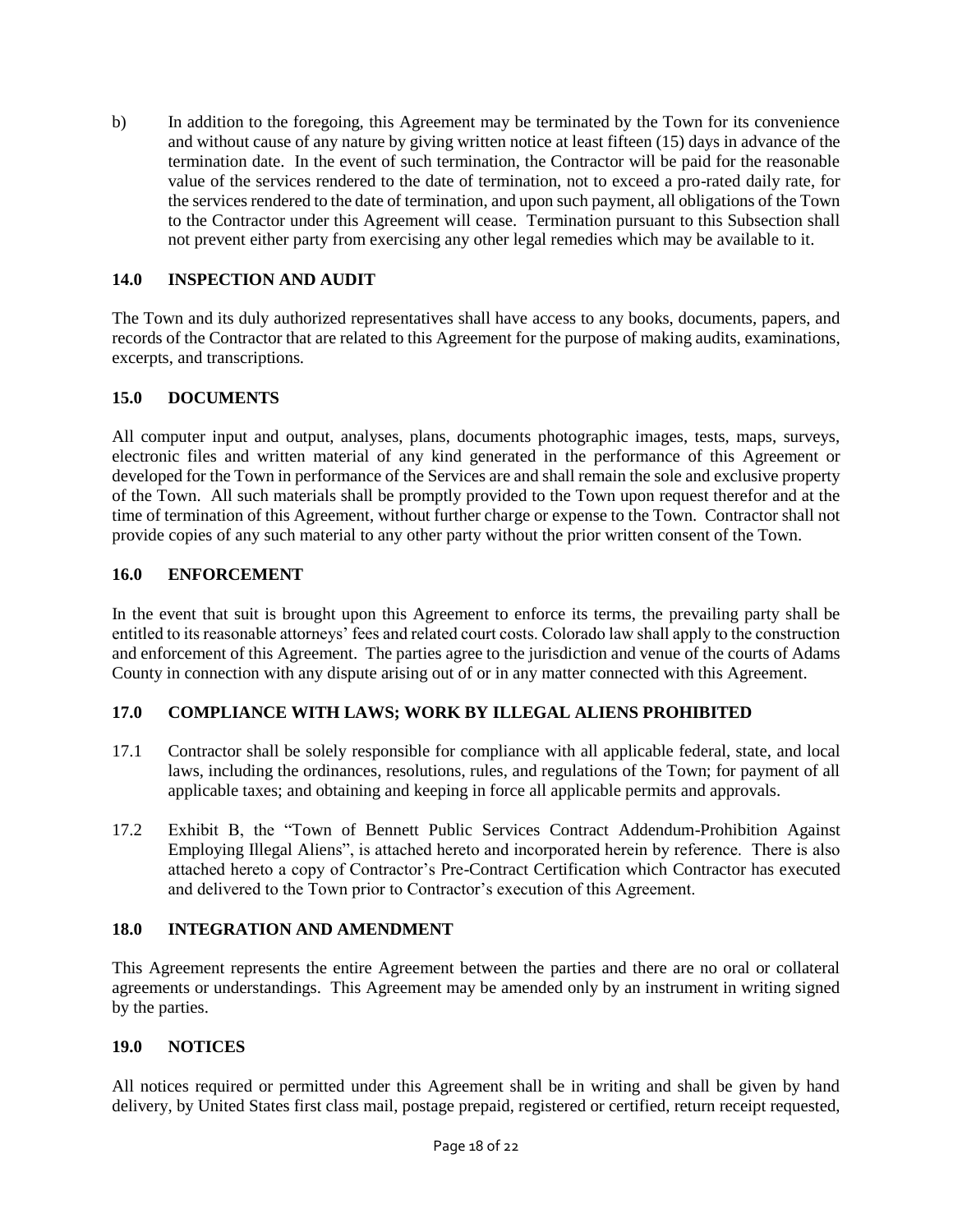by national overnight carrier, or by facsimile transmission, addressed to the party for whom it is intended at the following address:

If to the Town: Town of Bennett Attn: Town Administrator 207 Muegge Way Bennett, CO 80102 Telephone: (303) 644-3249 Fax: (303) 644-4125 If to the Contractor:  $\Box$ [Contractor name] $\Box$  $\Box$ [Contact person]  $\boxed{\phantom{\qquad}[\text{address}]}\qquad \qquad \phantom{\qquad \qquad}$ \_\_[city, state, zip]\_\_\_\_\_\_\_\_\_\_\_\_\_\_ Telephone: \_\_\_\_\_\_\_\_\_\_\_\_\_\_\_\_\_\_\_ Fax: \_\_\_\_\_\_\_\_\_\_\_\_\_\_\_\_\_\_\_\_\_\_\_\_

Any such notice or other communication shall be effective when received as indicated on the delivery receipt, if by hand delivery or overnight carrier; on the United States mail return receipt, if by United States mail; or on facsimile transmission receipt. Either party may by similar notice given, change the address to which future notices or other communications shall be sent.

In witness whereof, the parties have executed this Agreement to be effective as of the day and year of signed by the Town.

TOWN OF BENNETT A Colorado Municipal Corporation

 $By:$ 

Mayor

Attest:\_\_\_\_\_\_\_\_\_\_\_\_\_\_\_\_\_\_\_\_\_\_\_

Town Clerk

CONTRACTOR:

| By:    |  |
|--------|--|
| Title: |  |
| Date:  |  |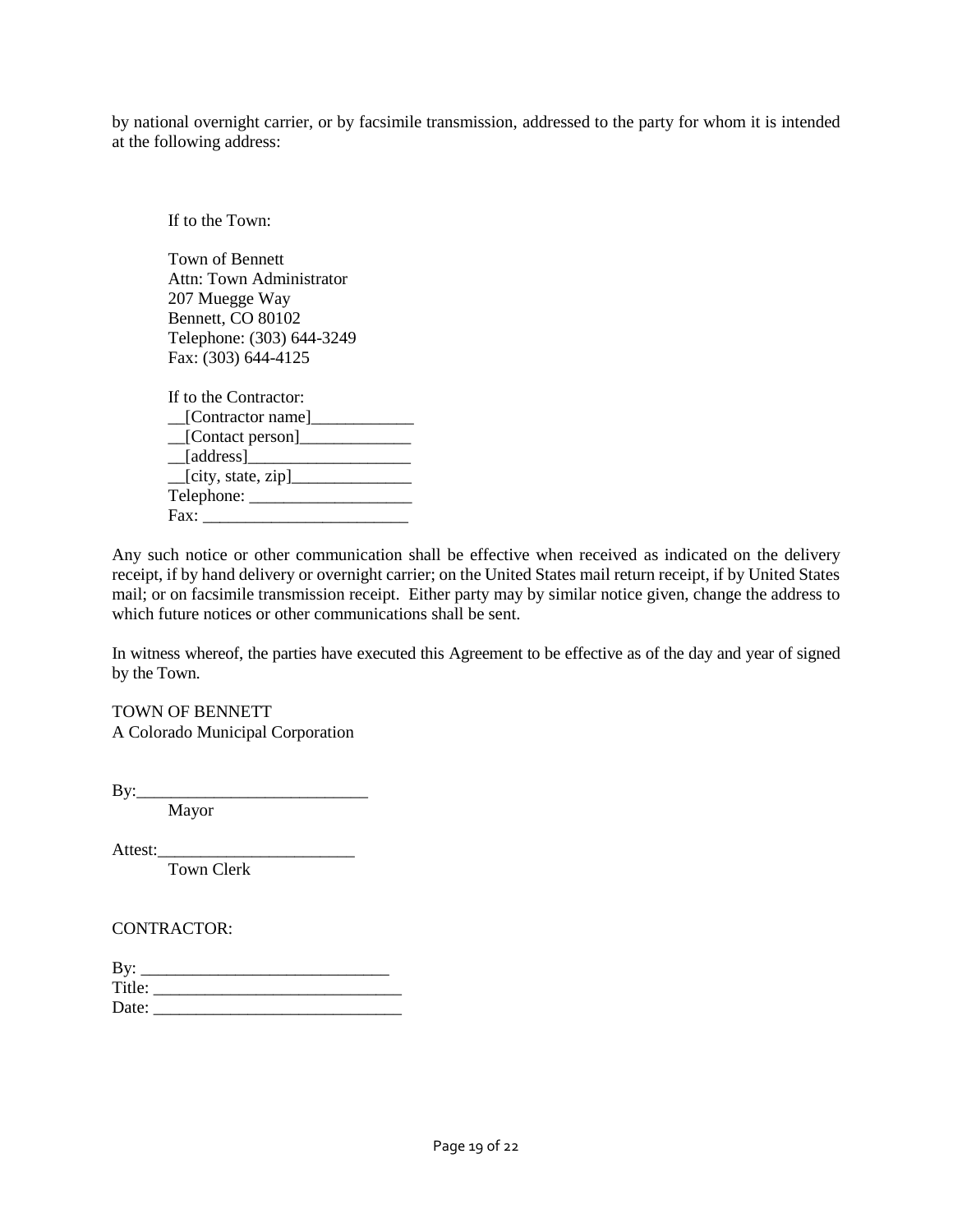# **Exhibit A – Scope of Services and Price Information**

**[See Following Page(s)]**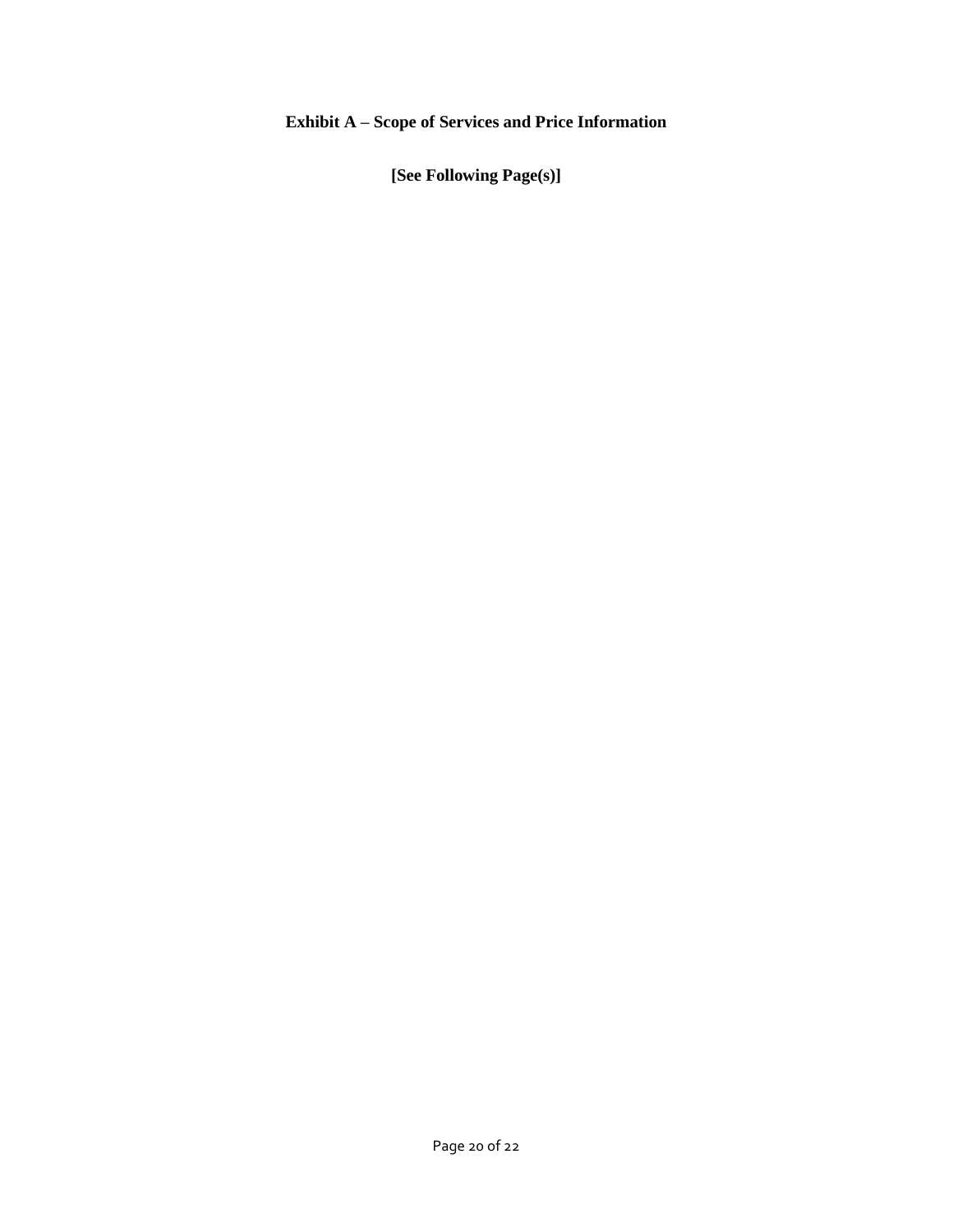# **Exhibit B**

#### **Town of Bennett Public Services Contract Addendum Prohibition Against Employing Illegal Aliens**

Prohibition Against Employing Illegal Aliens. Contractor shall not knowingly employ or contract with an illegal alien to perform work under this contract. Contractor shall not enter into a contract with a subcontractor that fails to certify to the Contractor that the subcontractor shall not knowingly employ or contract with an illegal alien to perform work under this contract.

Contractor will participate in either the E-verify program or the Department program, as defined in C.R.S. § § 8-17.5-101(3.3) and 8-17.5-101(3.7), respectively, in order to confirm the employment eligibility of all employees who are newly hired for employment to perform work under the public contract for services. Contractor is prohibited from using the E-verify program or the Department program procedures to undertake pre-employment screening of job applicants while this contract is being performed.

If Contractor obtains actual knowledge that a subcontractor performing work under this contract for services knowingly employs or contracts with an illegal alien, Contractor shall:

- a. Notify the subcontractor and the Town within three days that the Contractor has actual knowledge that the subcontractor is employing or contracting with an illegal alien; and
- b. Terminate the subcontract with the subcontractor if within three days of receiving the notice required pursuant to this paragraph the subcontractor does not stop employing or contracting with the illegal alien; except that the Contractor shall not terminate the contract with the subcontractor if during such three days the subcontractor provides information to establish that the subcontractor has not knowingly employed or contracted with an illegal alien.

Contractor shall comply with any reasonable request by the Department of Labor and Employment made in the course of an investigation that the Department is undertaking pursuant to the authority established in C.R.S. § 8-17.5-102(5).

If Contractor violates a provision of this Contract required pursuant to C.R.S. § 8-17.5-102, Town may terminate the contract for breach of contract. If the contract is so terminated, the Contractor shall be liable for actual and consequential damages to the Town.

# **Pre-Contract Certification in Compliance with C.R.S. Section 8-17.5-102(1)**

| From: |                          |  |
|-------|--------------------------|--|
|       | (Prospective Contractor) |  |

To: Town of Bennett

As a prospective independent contractor for the above-identified project, I (we) do hereby certify that, as of the date of this certification, the undersigned does not knowingly employ or contract with an illegal alien; and that the undersigned will participate in the E-Verify employment verification program administered